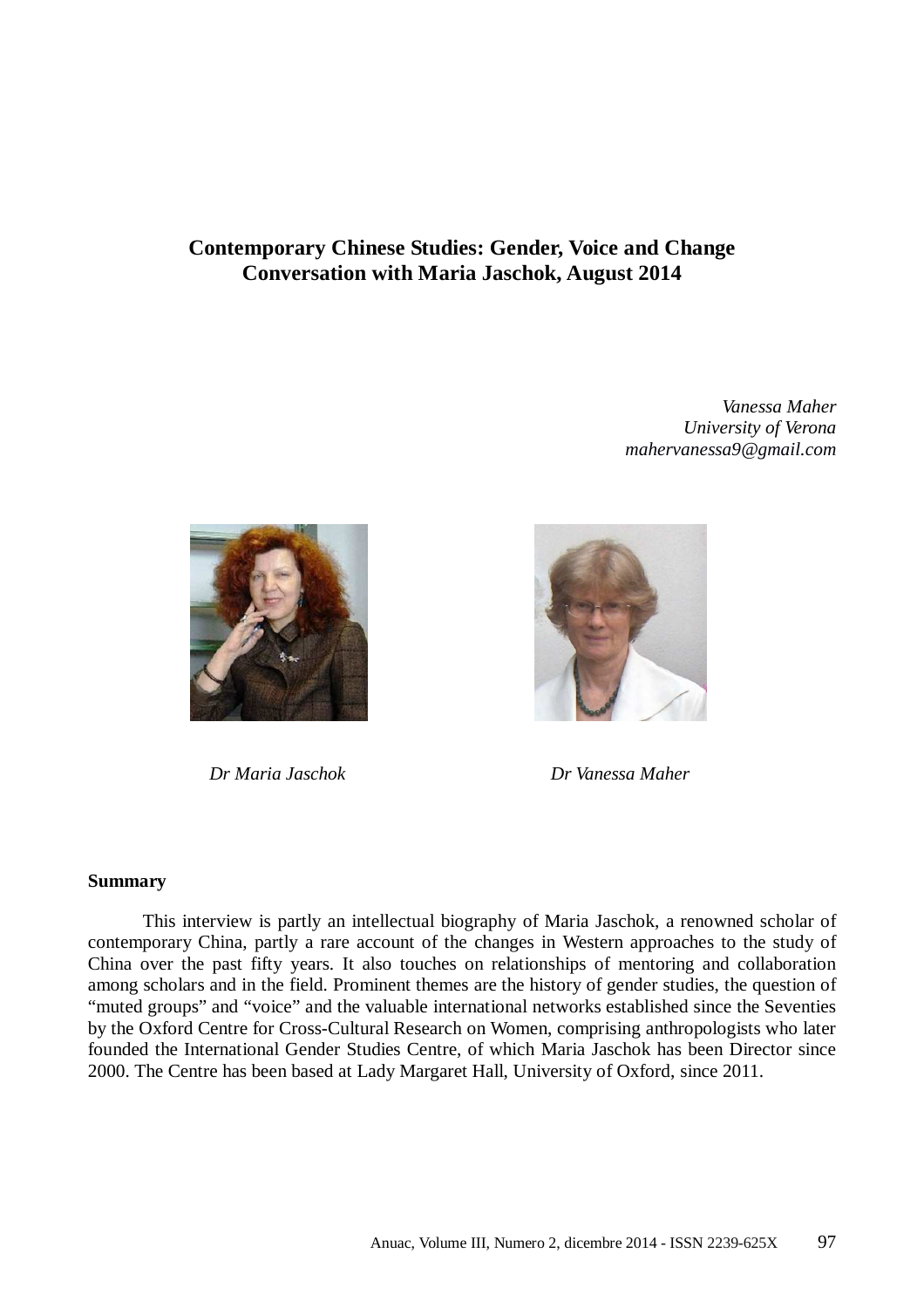#### **Maria Jaschok**

 Research Fellow and Director of the International Gender Sudies Centre at Lady Margaret Hall, University of Oxford, is also affiliated to the Oxford China Centre, Interdisciplinary Area Studies. Her research interests are in the areas of religion, gender and agency; gendered constructions of memory; feminist ethnographic practice; marginality and identity in contemporary China. She is involved in on-going collaborative research projects in central China. She has published widely on gender, Islamic feminism and indigenization of religion in China; for instance, among her more recent indicative publications*: "Outsiders Within': Speaking to Excursions Across Cultures"* (in Christina Hughes, Ed., 2000, *Researching Gender. Situated Knowers and Feminist Standpoint, v*ol.1, Sage Publications, London); *"Sources of Authority: Female Ahong and Qingzhen Nüsi (Women's Mosques) in China"* (in Masooda Bano, Ed., 2012, *Women, Leadership and Mosques: Changes in Contemporary Islamic Authority,* Brill, Leiden); *Women, Religion, and Space in China*  (2011, Routledge, New York); *"Gender, Religion, and Little Traditions: Chinese Muslim Women Singing Minguo"* (in Mechthild Leutner, Nicola Spakowski, 2002, *Women in China. The Republican Era in Historical Perspective,* Lit Verlag, Münster); *"Sources and methods for research on women and Islamic cultures in China, 1700-1900"* (in 2003, Encyclopedia of Women and Islamic Cultures, vol. I, Brill, Leiden); *The History of Women's Mosques in Chinese Islam: A Mosque of Their Own* (2000, Curzon Press).

#### **Introductory note by Vanessa Maher**<sup>1</sup>

The International Gender Studies Centre grew out of the Centre for Cross Cultural Research on Women, CCRW, founded in Oxford by a group of women anthropologists in 1983. Its first Director was Shirley Ardener, whom I had met in the Seventies. She was already known for her incisive theoretical contribution to the new feminist anthropology and for the ethnography she had carried out in the Cameroons and Nigeria with her husband Edwin Ardener in the 1950s and 1960s. In the introduction to her edited volume *Perceiving Women* (1975, Wiley, London) she examined the concept of "muted groups" as it applied to women. The volume included her chapter on sexual insult and women's militancy in the Cameroons as well as a chapter by Edwin Ardener on the "lack of voice" of women in the ethnography of the time ("*Belief and the Problem of Women"*, first published in 1972).<sup>2</sup> For many years the Oxford Centre for Cross Cultural Research on Women was largely self-financed. Based in Queen Elizabeth House, together with diverse research groups and postgraduate courses, it was a hive of activity, hosting Visiting Fellows from various parts of the world, organising seminars, workshops and producing books, many of them edited by Shirley Ardener herself. In 2009 Shirley Ardener was awarded the OBE (Order of the British Empire) for her services to anthropology. I spent some months at the CCRW in 1984 and a year in 1986/1987 as Visiting Research Fellow. In subsequent years I kept in touch. During a period of leave in 2011, I attended the seminar series on "Muslim Women in China", organised by the current Director of IGSC, Maria Jaschok. I also witnessed the IGSC's Trentennial celebrations and its move from Queen Elizabeth House to Lady Margaret Hall, an Oxford University college originally founded for women. The Directorship of Maria Jaschok, a renowned scholar of China, has ushered in a new phase of which she gives an account in this interview and which will be of interest to Italian anthropologists. I have provided some explanatory footnotes since the subject matter may be unfamiliar to many readers. The bracketed references within the text are intended to provide a time-

 $\overline{a}$ 

<sup>&</sup>lt;sup>1</sup> See end-note for profile of Vanessa Maher

 $2$  I was a member of the London Collective of Women Anthropologists in 1972 when the first version of Edwin Ardener's article came out, causing a certain furore. V.M.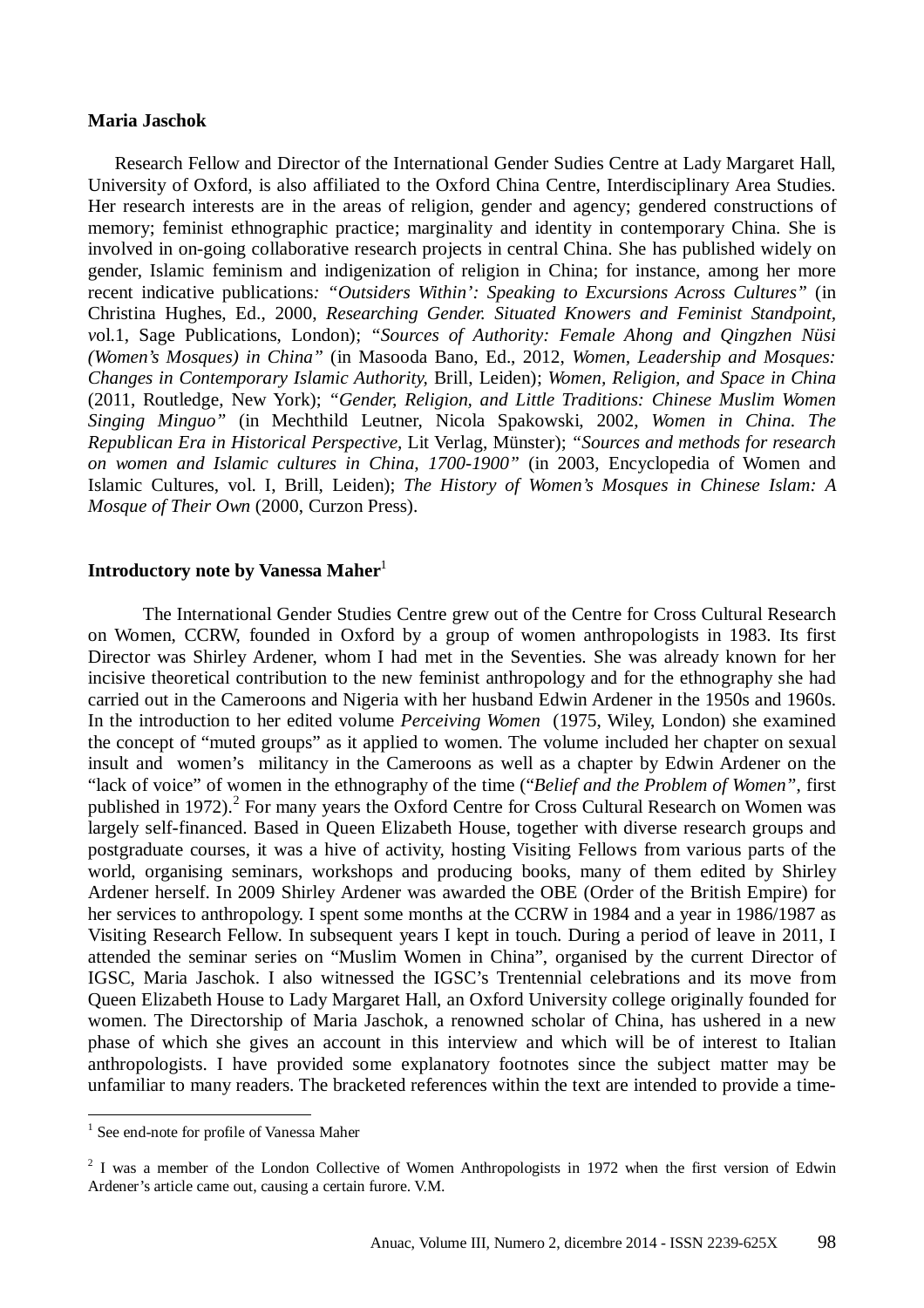line and refer to only a few of the publications of the authors mentioned. These are detailed in the bibliography at the end.

**Vanessa Maher:** How did you get involved in the International Gender Studies Centre?

**Maria Jaschok:** *Well, at the time I was far away geographically from the UK. I was working in China, commuting between Central China, Henan and Hong Kong. I was working on the first stages of a manuscript on women's mosques in Chinese Islam that became the first of a series of publications on Muslim women in China. At the time there was nothing written on Muslim women's mosques in China. It was many years before we were ready to publish: first we had to do exhaustive research and field work. The very geographical area we had to cover was enormous because the Muslim community is scattered all over China. Working through the feminist and the gender studies literature in order to follow up my particular interest in the organisation of space and the collective organisation of women, I encountered the publications by members of the Centre for Cross Cultural research on Women and in particular* Women and Space. Ground Rules and Social Maps *edited in 1981 by Shirley Ardener. Of course, the series was very interesting. I noticed the authors and the editors of the series who were working closely with Berg publishers. On the theme of women and space I felt I needed to raise some issues. I wrote to Shirley Ardener, hoping my letter from China would get to her. Of course, Shirley being Shirley (I didn't know her at the time) not only replied in due course via airmail. She also suggested, in her wonderful way, "By the way we're also running research fellowship programs and if you were ever so inclined you might*  find that our Centre could provide you with a place to write, resources and a community of *support". That was the starting point, my contact with the CCRW. It was quite early on, around 1997 or 1998 and before I thought of joining IGS. This meant that when I wrote to Shirley, I was still only in the early stages of writing. The book came out in 2000 but by that time I had already spent a term as a Visiting Research Fellow of CCRW and that was a good experience. My preoccupation at the time was to get that manuscript to a stage where it could be submitted to publishers, working flat out. It was a co-authored book so I was working in Chinese and English. My co-author was a Chinese social scientist (The history of that collaboration is interesting in itself and is detailed below).* 

*So my entry point as far as CCRW was concerned was as a writer needing a facility, a community, resources, all of which I found at the Centre. I received a very positive impression of that community and a sense of "sisterhood", of affinity, a link that lasted long past that one term. When I left the Centre I kept in touch and was even invited to give the commemorative lecture in honour of Barbara Ward*. 3

**VM:** Oh yes, I remember she worked in Hong Kong.

**MJ:** *Exactly. She did fieldwork and taught in Hong Kong. She was an inspiring anthropologist. When I arrived in Hong Kong, Barbara Ward had already passed away. But she was remembered fondly as someone to whom the individual mattered and the community she studied mattered. She*  wasn't there just to get her publication out. And that impressed me. I thought "My goodness, these informants remember her after all these years, because of the friendship and respect she showed towards them".

 $\overline{a}$ <sup>3</sup> Barbara E. Ward (1919-1983) was a British anthropologist who carried out fieldwork among boat-people in Hong Kong in the Fifties and later in Indonesia .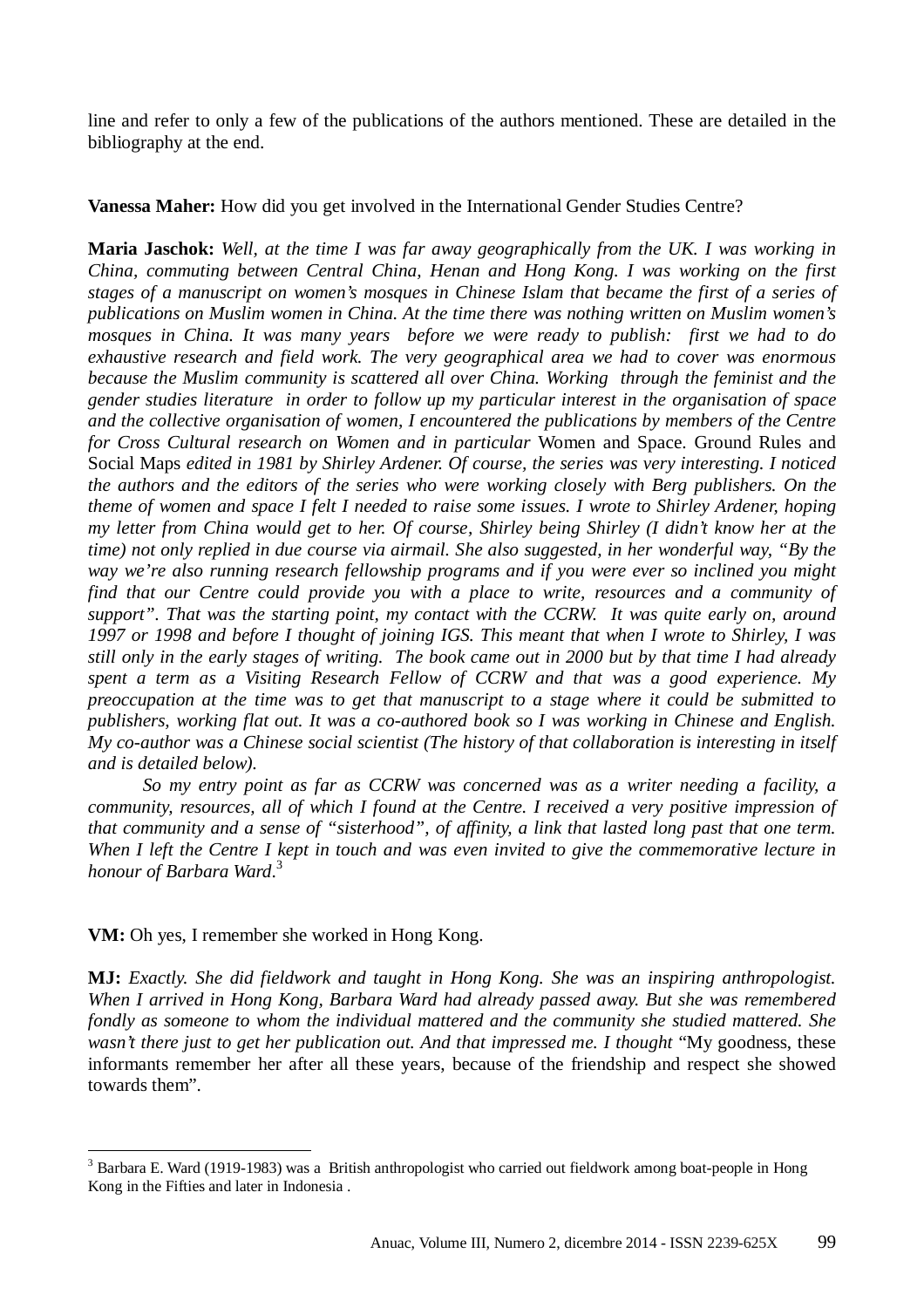**VM:** She was at Cambridge when I was doing my Ph.D. She asked me to supervise some of the Newnham undergraduates in social anthropology, so I occasionally had lunch with her. I remember her as an admirable person, very observant and easy to talk to.

**MJ:** *I heard so much about her when I was in Hong Kong as a student doing fieldwork for my Ph.D. thesis. I've never forgotten the impression made on me as a student. When the villagers talked about her, I wasn't only finding out more about my topic, which was domestic slavery and concubinage, I was also developing an idea of appropriate methodology: how to be sensitive to a situation which is foreign to me. Barbara Ward raised important questions. What is the relationship you set up with people in the field, how do you justify entering into the lives of people who haven't invited you to do that, and from whom you ask such huge favours? How do you justify that to yourself? And from these questions stem observations, not only about the people you meet in the field but also about the older generations of anthropologists and social historians. You don't work on a blank canvas, as if there had never been another anthropologist there before you. I've learnt so much from older scholars. That also happened when I met James Lee Watson, who was an important scholar of Chinese lineages in the New Territories of Hong Kong. He was teaching Anthropology at the School of Oriental and African Studies in London (SOAS) when I entered the M. A. in Chinese Sociology and Anthropology. We never lost touch. Later on he went to Harvard and became the Fairbanks professor of Chinese Studies (Watson, 1975,1977). He retired a few years ago but just recently sent me an article of reflections on his early work in the Sixties and Seventies when he was doing fieldwork in Hong Kong and the New Territories.*<sup>4</sup>

**VM:** A few chronological things to fill in. Where did you go to university and when?

**MJ:** *I grew up in Germany. My parents felt I should have a chance of spending a "gap year"*<sup>5</sup> *abroad, before going to university. They expected me to attend a German university, but my interest in England and English literature was well known to them. My father was quite an Anglophile, and they decided to send me abroad, to London, which was quite rare at that time. I was only eighteen, nearly nineteen. I decided I liked living in England very much. I also liked the education, the tutorial system, which compared favourably with the German system at that time, where there were massive numbers of students crowded into a lecture hall and the* Herr Professor *was a distant figure. The academic establishment in Germany was very hierarchical. I was interested, quite early on, in the English university system and got permission from my parents to study here. I opted for Sussex University, where I took a degree in International Relations, in the School of Social Sciences. I didn't enter a Chinese Studies degree at the undergraduate level. It was when I was doing Foreign Policy Analysis with a visiting American professor, who was an expert on the Cold War and especially on Cold War perceptions of China, that I got interested in China, but not from a Cold War perspective. Actually, I was frustrated by my teacher's refusal to consider foreign policy except from the viewpoint of a particular superpower agenda. My question was (we are talking about the late Seventies): What about viewpoints that would take into consideration Chinese national interests, fears and trepidations? What are we learning about China? There was huge interest in this vast country, but we knew very little. The little we knew at that time about the Cultural Revolution was romanticised, ridiculously so. But we had to ask whether what we were being taught at university level was adequate, whether we should be receiving such a tunnel vision of the rest of the world. China and Russia in particular were seen from the vantage point of the Western powers,* 

 $\overline{a}$ <sup>4</sup> New Territories: a peninsula of Hong Kong, one of three regions besides Hong Kong and the Kowloon peninsula.

<sup>&</sup>lt;sup>5</sup> "Gap year": year of "leave" which some students take between finishing school and starting university.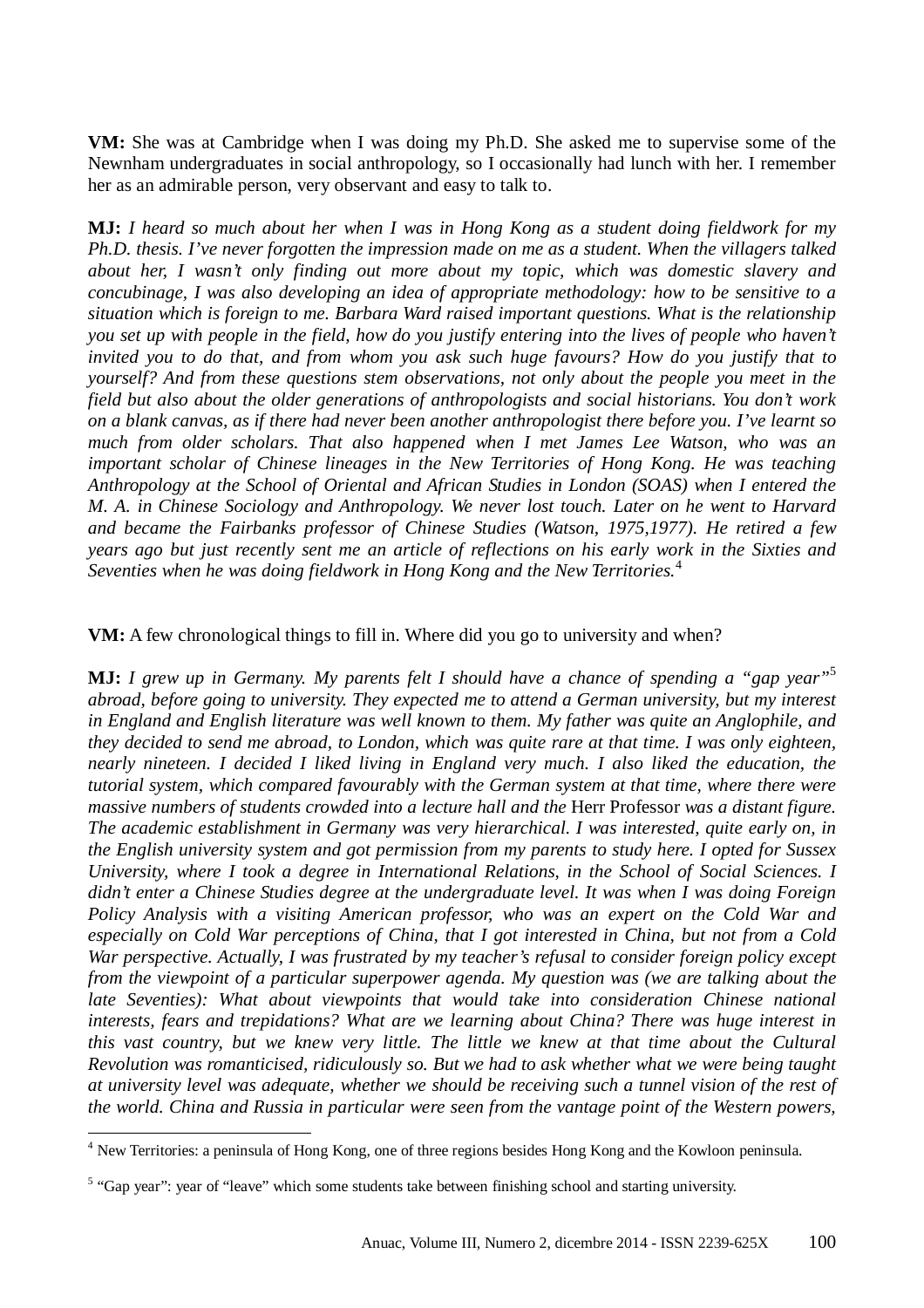*with their values and normative systems. Anything which did not match those particular norms was dismissed as inferior or dangerous. That got me so angry: I decided I needed to challenge this view, but I couldn't do that unless I were better informed. Sussex had a tutorial system which I loved because we were encouraged to argue our views and challenge received ideas. That unpromising beginning, the sense of frustration because of this professor's dismissive approach to non-Cold War interests meant that I had to read up on China. This was around 1975*.

### **VM:** Your professor had probably been trained during the period running up to the Vietnam War.

**MJ:** *Yes, absolutely. Now I know I could have challenged that view in a different and more nuanced*  way, but as an undergraduate you do the best you can. I am pleased, looking back, that I didn't *accept a blinkered viewpoint and thought it was my right to question it. At that time foreign students studying in the UK, even from European countries, were classified as "alien", but I considered that I was first of all a "student" rather than a "foreigner" and that I had the right to ask critical questions in a tutorial, even if they weren't welcome. The research I had to undertake in order to ask those critical questions gave me a huge interest in China. Once I started out, I was "hooked", as they say. I even briefly joined the Sino-British Friendship Association which was so popular at that time. A lot of people called themselves the "friends of China" which was a bit extreme since none of them had been there. People had to study China at a distance, but many had a rose-tinted view of China. A romanticised view. That was my entry point, when I was in my second year at Sussex. And I had to make a decision. Would I take Chinese studies seriously? In that case I had to study the Chinese language. I didn't realise how hard that would be, but I knew I wasn't bad at languages as I was already educated in a second and third language.* 

*The second formative experience was my encounter with Joseph Needham, the great iconic figure who towered over everything to do with Chinese Studies.*<sup>6</sup>  *I wrote to him and he invited me over to Cambridge to spend the day talking about my plans. He impressed me so much so that I began to believe that everyone who studied Chinese culture had his extraordinary broad ranging humanity.*

**VM:** Jack Goody's work made frequent reference to him, so I came across him in that connection.<sup>7</sup>

**MJ:** *So you know what I' m talking about. I spent a wonderful day with him. He could so easily have sent me off after half an hour, but his genuine curiosity for my interest in China, his wish to be helpful and offer constructive suggestions, led me to take certain steps and eventually brought me to the School of Oriental and African Studies in London (SOAS). My supervisors there were all great admirers of Needham. Was this serendipity? For me it was decisive and inspiring to meet Needham, that particular representative of Chinese studies. It set the bar very high and subsequent experience didn't always match that, but I will always be grateful for his humanity, his interest in a young person. His wonderful, exemplary mentorship impressed me and influenced me in my subsequent career as a researcher and a teacher. It set me on my career in Chinese Studies: the study of the Chinese language, Chinese history, then Chinese sociology and anthropology. I was supervised by the great historian of the Tai Ping rebellion, Charles Curwen.*<sup>8</sup>  *Tai Ping was a quasi-Christian* 

 $\overline{a}$ 

<sup>&</sup>lt;sup>6</sup> Joseph Needham (1900-1995) British scientist, historian and sinologist, known for his research in biochemistry and in the history of Chinese science. He launched and edited the first seven volumes of the monumental work *Science and Civilisation in China*, which has now reached the 27th volume.

<sup>&</sup>lt;sup>7</sup> Jack Goody (1919-) British anthropologist. See Goody, 1996.

<sup>8</sup> Charles Curwen, historian of China, worked in China between 1946 and 1954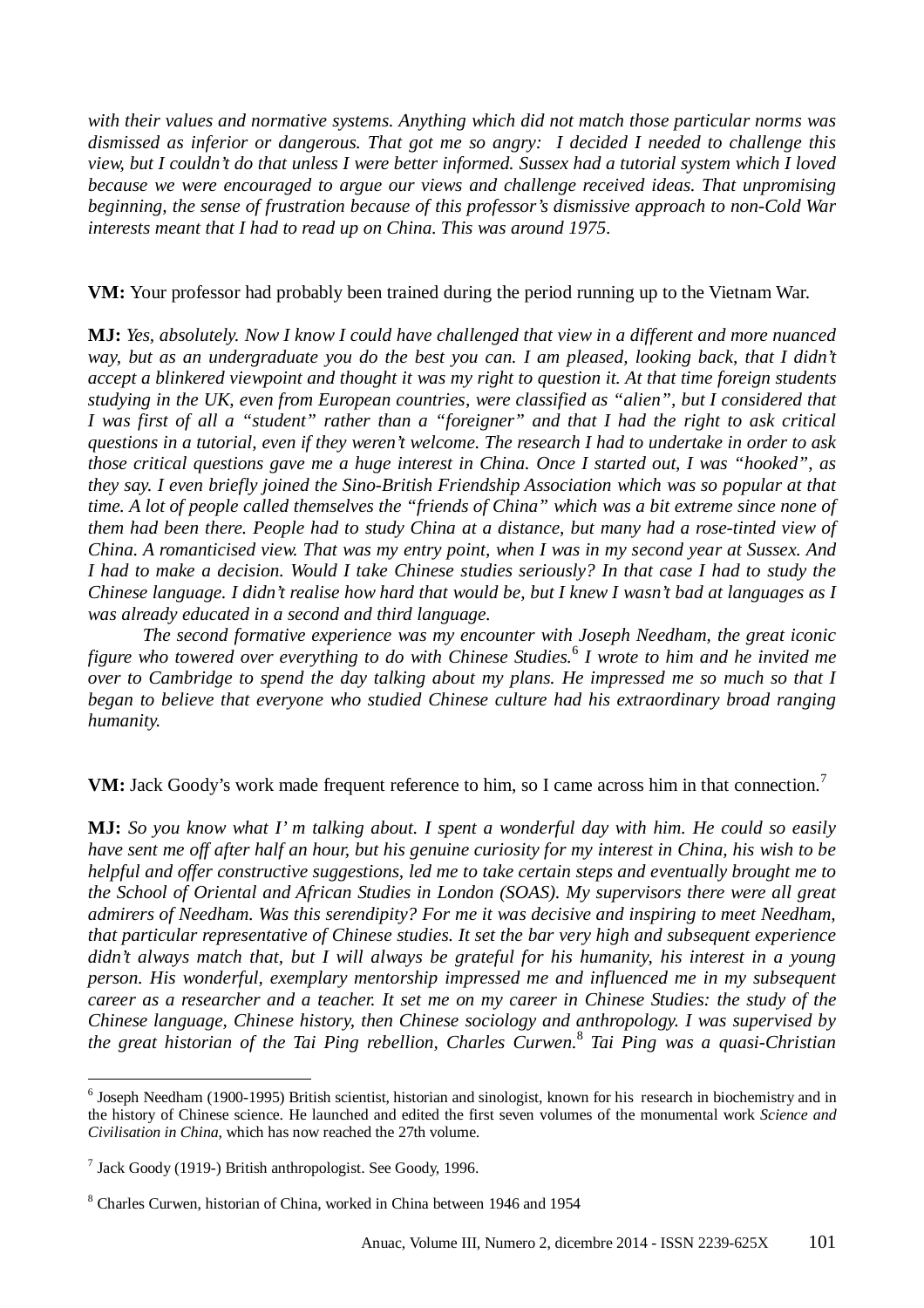*rebellion.*<sup>9</sup>  *Charles Curwen was someone Joseph Needham recommended after many hours of conversation with me. Initially I had thought of going to Cambridge, but Cambridge then did not offer degrees in modern Chinese Studies. Needham was aware of the circumstances of my interest in China, the books I had read. He thought that Cambridge wouldn't give me the academic support I needed, whereas SOAS would be ideal because of the scholars who were teaching there and their particular interest in 19th and 20th century China.*

#### **VM:** Had they studied with Needham?

 $\overline{a}$ 

**MJ:** *They were people he had mentored and with whom he had many conversations. Joseph Needham was part of the inter-faith dialogue of Christianity and other religions and so was Charles Curwen who became my first tutor at SOAS. They were left-leaning liberal intellectuals, interested in the Maoist ideal, deeply identifying with Chinese national aspirations but not always sufficiently aware of the brutality of the Communist era. These things emerged later on. I became acquainted with that circle of intellectuals through Joseph Needham and SOAS.* 

**VM:** You moved to SOAS halfway through your degree?

**MJ:** *No, I finished the degree at Sussex. I went back to Sussex to talk to my teachers about my plan for the future, and they tried to dissuade me. They were convinced my future was in philosophy for which, moreover, there were scholarships - unbelievable when I think of my students' situation now. We had the Frankfurt School and Habermas influencing us at Sussex, which was a fantastically lively, radical, progressive and intellectually challenging environment. I loved it. I thought about that later on. Would I have been better off staying at Sussex? But they didn't have the courses in Chinese studies which interested me. SOAS proved tough in many ways, because we had to work very hard to cope with the Chinese language. Many students had been there from the beginning of their university studies, but I only decided after I got my BA that I would enter Chinese Studies. I did a Master's degree first and then was accepted to do the Ph.D. I then did an additional language course because when you enter the Ph. D. you have to use primary sources and quite a bit of classical Chinese. Most of my research was in Hong Kong and the Territories, where they speak a rather classical Chinese, not the newspaper style. It wasn't the modern Chinese.*<sup>10</sup> *I really did it all the hard way.* 

*The feminist student would have appreciated more supportive mentoring from sympathetic tutors. But, alas, my feminist ideals and convictions had to tide me over negative experiences. Chinese Studies at the time were very male dominated, and so was the culture of the School. The great icons of learning were men. There was misogyny even in the classroom, but that was true of most subjects, not only of Chinese Studies. As a student that was something you had to deal with at that time. But mixed with that ambivalence over the quality of mentoring, although there were some shining exceptions, because of my interest in revolutionary 20th century China, the role played by women fascinated me greatly. I was unaware, at least initially, of the many rose-tinted representations of China of which the women's liberation narrative formed a prominent feature.* 

<sup>&</sup>lt;sup>9</sup> The Taiping rebellion was launched by the followers of a millenarian movement against the Manchu Qing Dynasty in the name of Jesus Christ. It gave rise to a devastating civil war lasting from 1850-1964.

<sup>&</sup>lt;sup>10</sup> Standard (modern) Chinese is a simplified form of Mandarin, taught in the schools of the People's Republic of China. There are many regional dialects. Cantonese is the official language in Hong Kong and the Territories.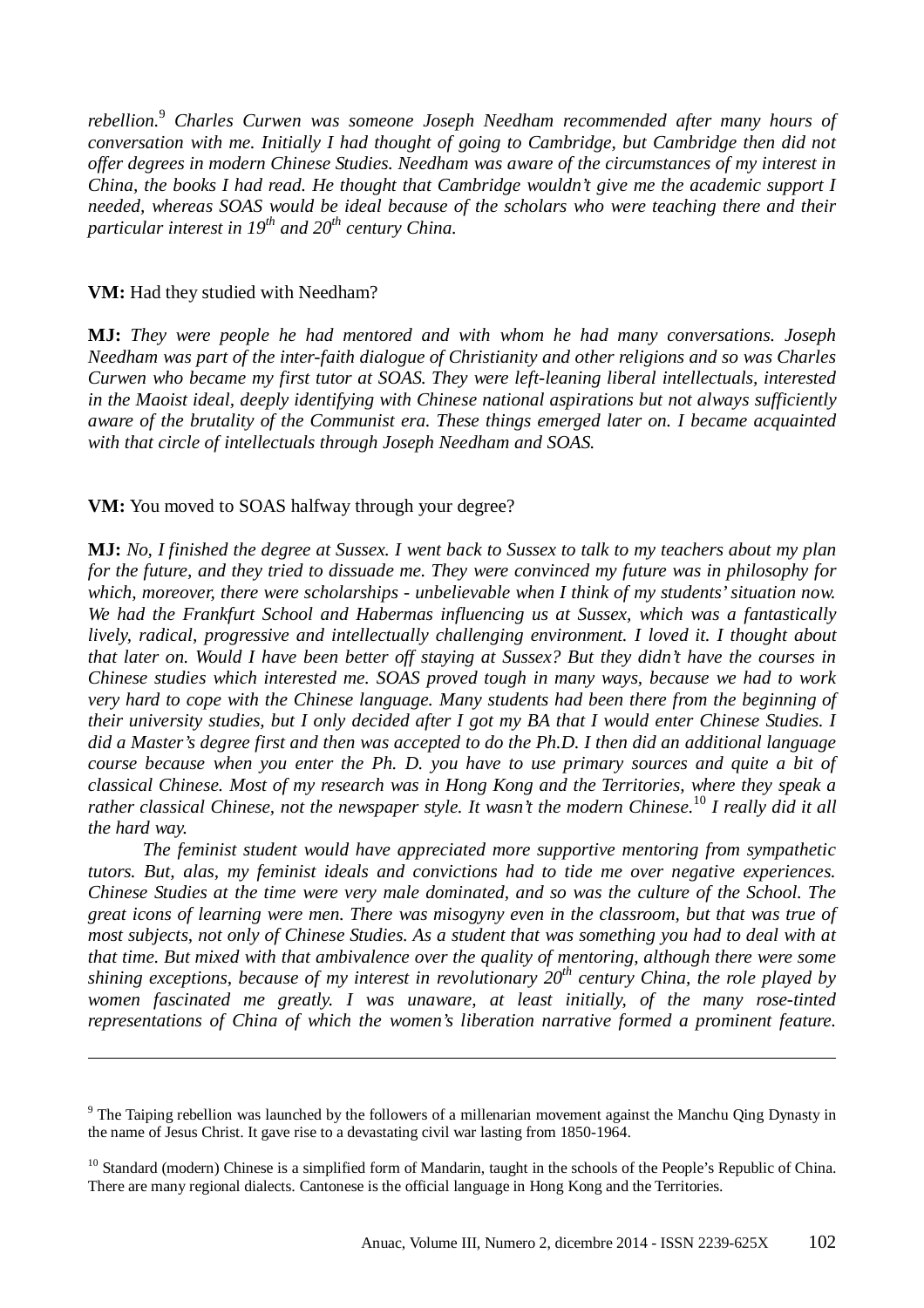*Women driving tractors, women as "half of the sky".* <sup>11</sup> *A wonderfully orchestrated propaganda came out of China and became the subject matter of academia. That was also the great time of*  feminist anthropology, of the Rosaldos<sup>12</sup> who had such an impact on us students (Rosaldo, M., *1983; Rosaldo, R., 1986,1989). I think a tension was set up between our personal experience - for example of sexual harassment - and the aspirational standard we set for ourselves. We weren't just going to put up with it or conform to the idea that we weren't fit for Academia, that we would just become foot soldiers as it were. The genuinely inspiring, critical and revisionist writing on aspects of women's experience of Maoist-style liberation started appearing from the late 1970s onwards, coinciding with the slow opening up of Chinese society to the outside world.*

**VM:** What do you mean by revisionist history in this context?

**MJ:** *I refer to the attempt to review critically the received historiography, in this case officially sanctioned narratives of the experience of women under the Communist revolution and even earlier in the liberated areas which the Communists took over before 1949, before they assumed political control and became the government of China, and also up to 1959. It is a revision of that early Western literature which was naively optimistic. It saw much of what was coming out of China as positive, and accepted what turned out to be unduly positive representations of the situation of women, under Communism and during the years of consolidation. That had a personal effect on us; it set up certain expectations for ourselves. For us the role of women in China wasn't just an academic interest, it also became something that we absorbed existentially. We read about the way that women could do more than be mere handmaidens of the revolution. The early literature suggested that they could be genuine comrades, participants and co-workers in the task of revolutionising the country. That idea was extraordinary and inspiring. It suggested that our experience in the European context wasn't necessarily replicated elsewhere. There were alternatives out there where revolution for women was more than empty words. This perception inspired those who were closely involved in contemporary Chinese Studies. It was like experiencing revolution vicariously. We felt part of something new and exciting, and that had a very personal effect which went far beyond a mere academic interest. It left its mark on all of us at that time.*

**VM:** And who were "us"?

**MJ:** *I'm thinking of a group of about eight or nine Master's students, many of them women,*  interestingly enough, taught by a Chinese studies expert "Woody" Watson (James Lee Watson), *who taught Chinese anthropology and sociology. He put us in touch with young American scholars. He was genuinely interested in issues of gender. He brought us well-known writers we knew from our reading of Chinese gender studies literature: Margery Wolf, talking about gender and family relations in the New Territories (Wolf, 1972), Phyllis Andors on patriarchy and the social revolution in China (Andors, 1981), Judith Stacey on the "unfinished liberation" of Chinese women (Stacey, 1983), among others. They were his personal friends. He brought them into the classroom and we enjoyed the privilege of asking questions of these authors. The impact on us was extraordinary, but what we didn't take into account was that it was all happening at a distance. It wasn't our society which was changing. We were not feeling personally the impact of Chinese policy changes or law* 

 $1\,1$ <sup>11</sup> See Broyelle, 1972*.* "Half of the sky" referred to the Chinese adage "Women hold up half the sky".

<sup>&</sup>lt;sup>12</sup> Michelle Rosaldo 1944-1981 and Renato Rosaldo carried out important ethnography of the Ilongot people of the Philippines. Michelle made a pioneering contribution to the anthropology of gender. Her husband Renato Rosaldo has written important works of ethnographic and cultural theory.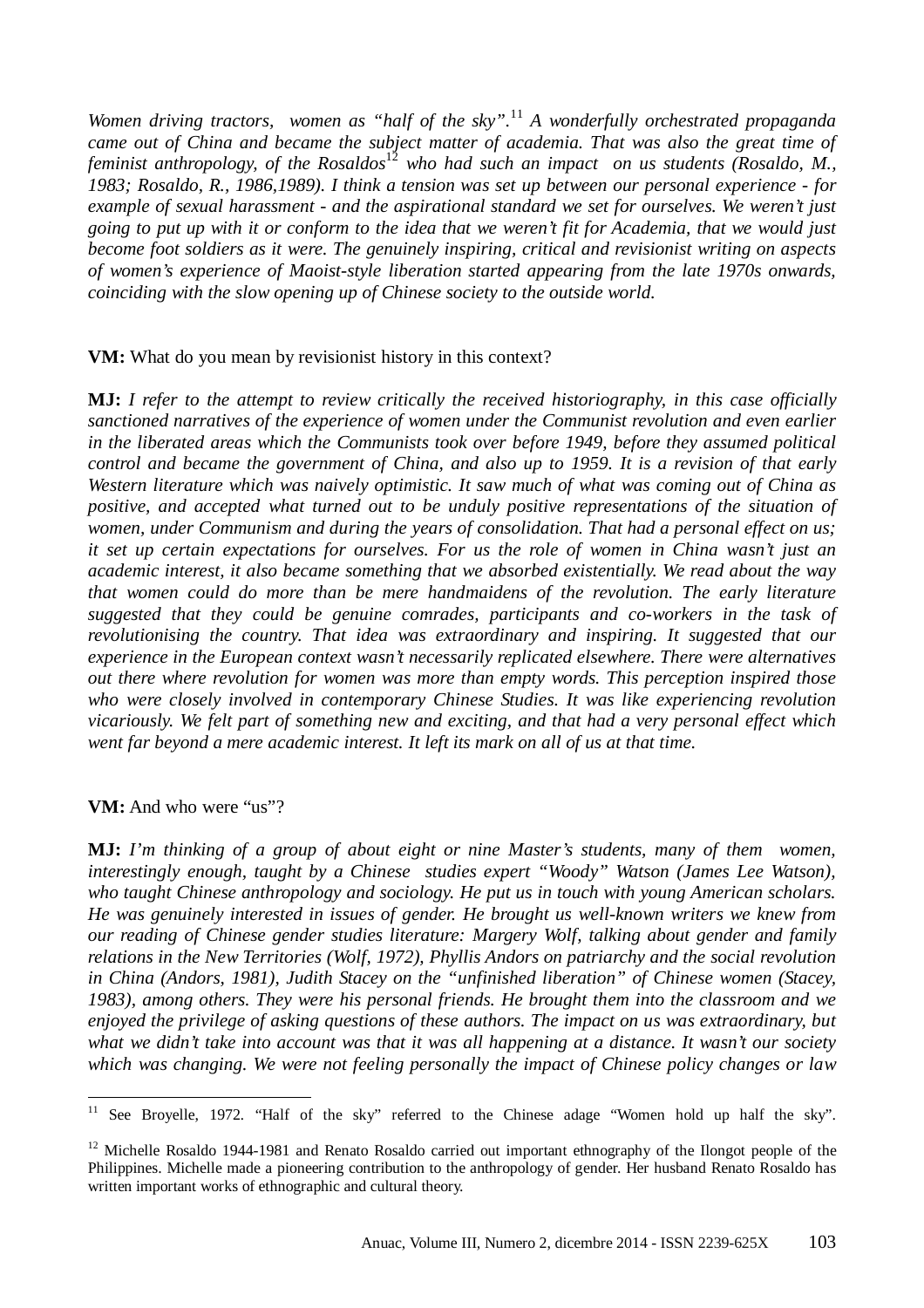*reforms. We were feeling vicariously the best side of it but not what was oppressive and a source of disappointment to many Chinese women who had given their energy and talents, and many their lives, to the ideals of a genuine social and cultural revolution. So we had the best of both worlds, the excitement and the ideals, without having to deal with the downside, the oppression and the consolidation of power during the years of compromise, when extraordinary concessions were renewing the conditions supporting continued subordination of women.*

### **VM:** Who made the concessions?

 $\overline{a}$ 

**MJ:** *Many Chinese female and male intellectuals and revolutionaries who had given much of their life to the revolution. Promises had been made which were quickly broken, as they found out, simply because the "interest of the nation had to come first", that is, before the interest of women who could all too easily be co-opted into the overriding agenda of a national project. That was very clearly spelled out in the archival documents that I read and which I made myself go back to later on. But when I first began my studies I was reading the literature on China through a lens of optimism which heightened the intensity of my own personal engagement with China. Much later in my subsequent career as a researcher I had to go back and reflect upon this literature in a different and more nuanced way. So it was complicated: the personal, the existential and the academic experiences were interwoven. You must know that among the people who taught us in my early years in British academia were members of the Peace Corps movement who considered their foremost identity to be that of "friend of China". In the years following Deng Xiaoping's economic liberalization, these friends of China too were beginning to feel disenchanted.*<sup>13</sup> *The years of revolution had been replaced by years of repression and a dictatorial autocratic regime built on the foundations of an enduring system of Confucian gender morality. The sacrifices were taken for granted, the years of starvation, the persecution of the great contributors to the revolution and the victory of the Communist Party. In the end, too many idealistic revolutionaries, women among them, were castigated and branded as enemies of the revolution. All these events slowly filtered into the seminar room, only reluctantly critiqued by supporters of Mao's Cultural Revolution, but it took my own personal experience when I was doing fieldwork, visiting and living in China, to bring home to me the troubling significance of these developments. When I was doing fieldwork in Hong Kong, around 1980, I had the opportunity to go into China proper, not long after the Cultural Revolution.*<sup>14</sup> *You could visit China but it was difficult to approach anyone. It was so unlike the society I thought I knew after studying the literature. There was a more critical literature already coming out from certain publishers. But my own rather sobering encounter with China "on the ground" made me ask myself a number of hard questions about my motives for entering this area of studies and my relationship with the country I was studying.* 

**VM:** There were connections also with the women's movement in Britain, for example in the writing of Delia Davin, who studied in China in the Sixties.<sup>15</sup>

**MJ:** *Yes. Delia Davin was very important. Indeed, I had contacted her before I decided to enrol at* 

<sup>&</sup>lt;sup>13</sup> The Peace Corps is a volunteer organisation run by the United States to provide technical assistance in "developing countries".

<sup>&</sup>lt;sup>14</sup> Cultural Revolution. A political movement (1966-1976) aimed at purging traditional and capitalist elements from Chinese society, destroying "old" customs, cultural habits and ideals and reimposing Maoist thought.

<sup>&</sup>lt;sup>15</sup> Delia Davin is a British sinologist and President of the British Association of Chinese Studies.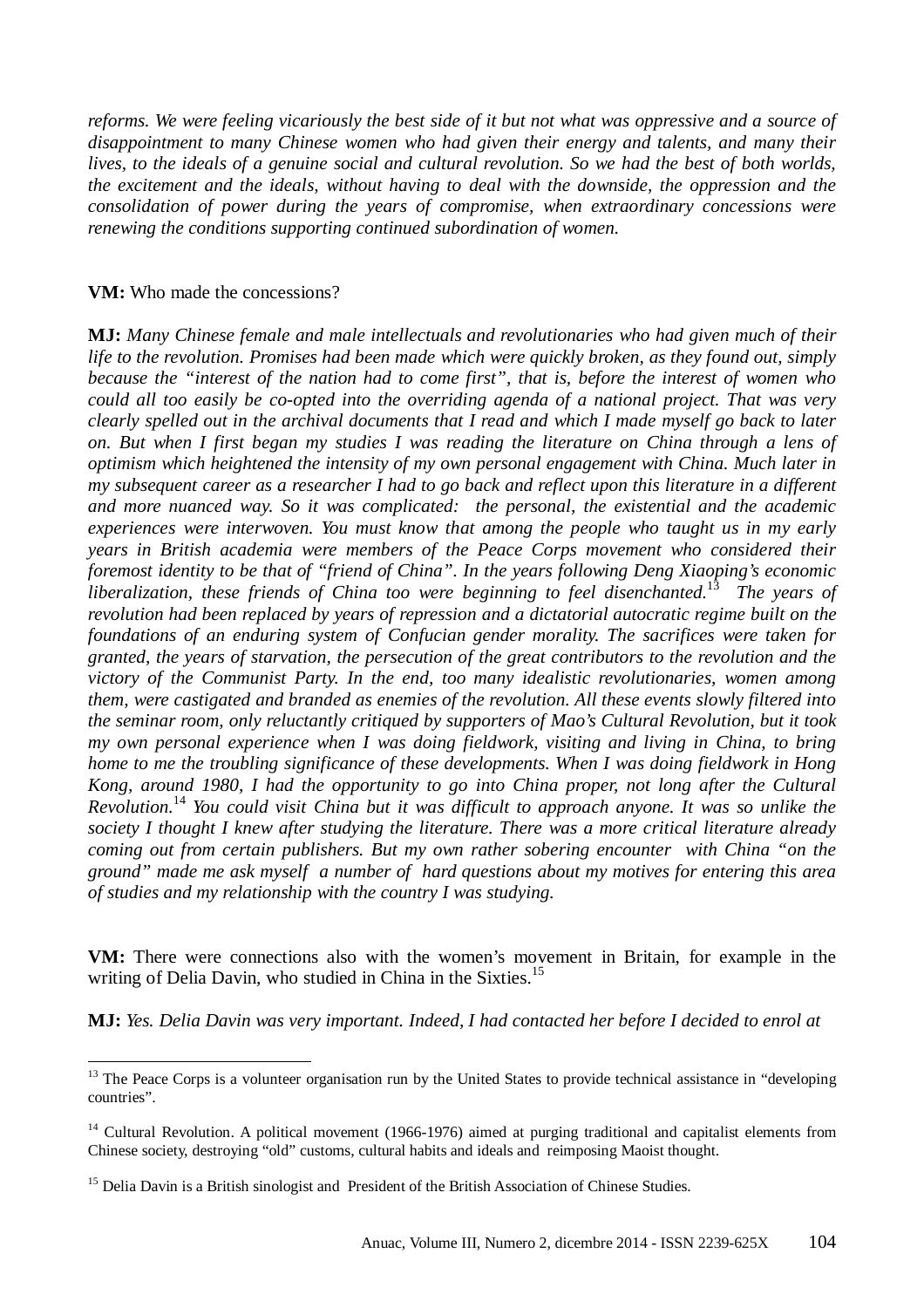*SOAS to ask whether someone with a social science background should consider entering Chinese Studies. She strongly recommended me to do so because she thought Chinese studies needed more social scientists. Then she taught at Leeds.* 

**VM:** In Italy at the time there was Eduarda Masi who did important work on China (Masi 1968,1978), also Enrica Collotti Pischel (1972)and Renata Pisu(1999). Did you come across them $2^{16}$ 

**MJ:** *The fact that I did not meet with these important scholars tells you of the influence we were under at that time. Like many of my fellow-students, my inspiration came from American academia which was dominant particularly in my area of research. It is still correct to say that in many ways Chinese Studies continue to be dominated by American academia. We went to the conferences of the American Asian society, AAS, for instance, rather than to European conferences. We were more exposed to the likes of Margery Wolf and Arthur Wolf and other American anthropologists, the Johnsons (Elizabeth Johnson, and Kay Johnson and husband)*<sup>17</sup> *than to European scholars. Moreover, the exciting conferences and workshops seemed to take place in the United States. And, last but not least, the funding, scholarships and resources to support Chinese studies also came largely from the United States. But the SOAS legacy with its mix of Needhamites and non-Needhamites left us with one conviction: that we had to have lived in China, and done fieldwork, before we went into teaching; that is, we couldn't teach straight after our Ph.D. I decided early on that I wanted to spend some time in China, however difficult it might prove to be. It was quite tough in the 1980s, when I was young, only recently out of university. That decision to live there was important. On and off I lived in China for many years. Life in China became quite difficult because in later projects, such as the one I took part in when I was helping to set up Chinese Studies in Long Island University, we encountered more official barriers. I should just say that I did my apprenticeship in China, and I'm convinced that it was the making of me as a sinologist because I did it in a most personal if sometimes quite difficult way. I taught in China, I did research, I participated in academic and social events, I made friends and acquired a large network of social contacts.*

### **VM:** Did you teach anthropology?

**MJ:** *No, at that time the only way I was able to teach in a university was to offer supervision in English literature and "general studies". My university of choice was Zhongshan University in Guangzhou, Guangdong Province. I had done my doctoral research on concubinage and domestic slavery but you couldn't just do research in China; you needed a role, a justification for your presence. So I offered to teach as a so-called "foreign expert". My responsibility was largely to supervise graduate dissertations, and Master's theses, mainly in English – and I was attached to the English Language Faculty. The dissertations were in literature and "general subjects": literary appreciation, "industrial novels", socialist critique etc. I was asked to do this because the Chinese staff didn't want to be too closely associated with subjects that might get them into trouble. The* 

 $\overline{a}$ <sup>16</sup> Eduarda Masi (1927-2011) was an Italian sinologist and scholar of Chinese society and literature. Renata Pisu is an Italian translator and journalist (1935-) who lived in China for many years from 1957 to 1964; Enrica Collotti Pischel (1930-2003) was a political scientist who specialized in the study of China and Vietnam. Apart from Renata Pisu, they did not pay particular attention to women or gender.

 $17$  Elisabeth Johnson was a sinologist specialised in the history of Chinese art. Kay Johnson writes on women and the family in relation to the Revolution(1985).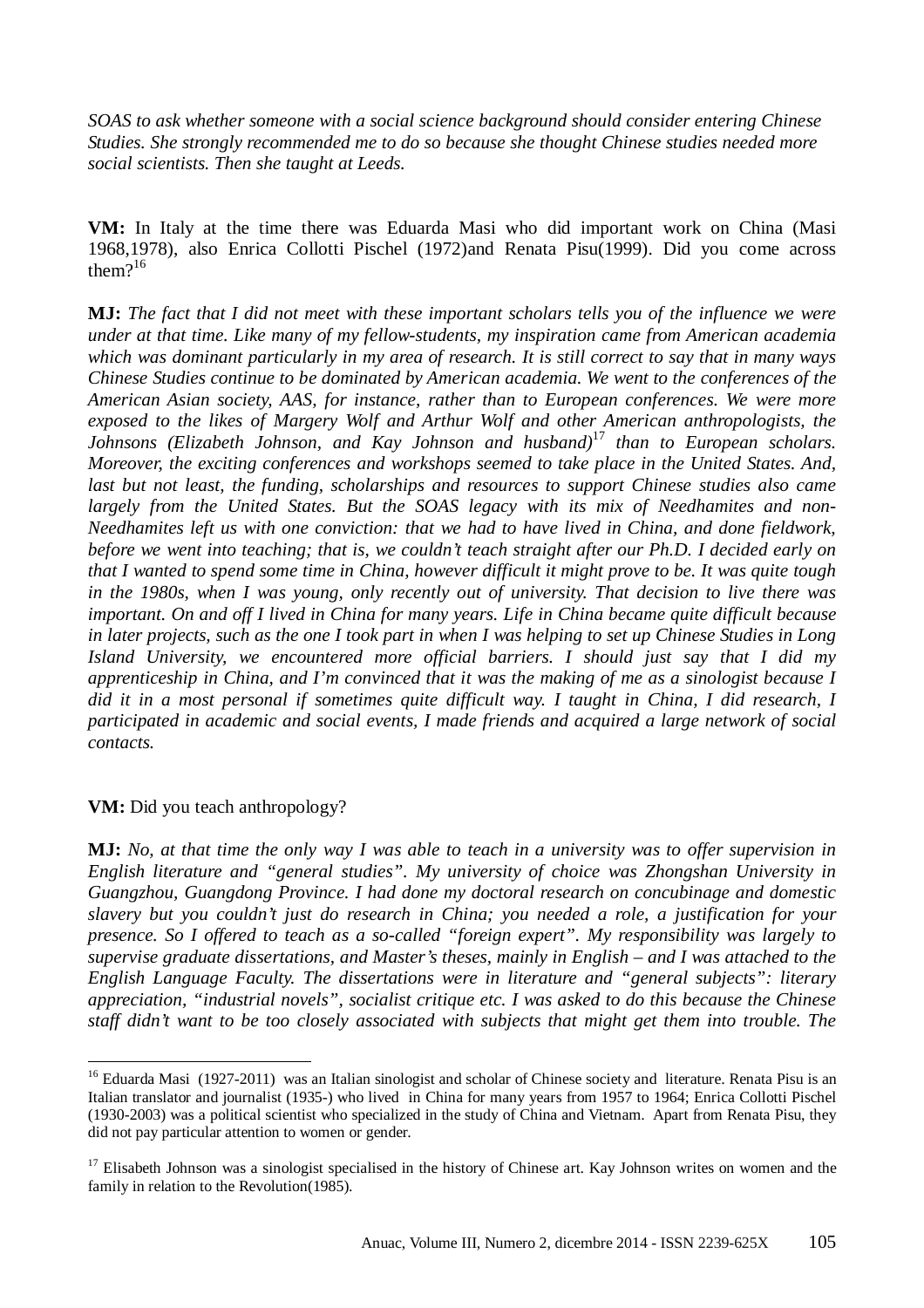*Eighties were still the time of anti "bourgeois liberalism" campaigns. University campuses were not safe from campaigns, interrogations, inquisitions. Students had to be careful. Those who were daring enough to choose a particular subject matter were then lucky enough or unlucky enough to have me as a supervisor. Often I had very little background in their subject matter. I could supervise a thesis on Emily Dickinson but I was more uncertain when it came to "industrial novels". But that was my role and it was a fascinating learning experience, inside the actual university. You saw the inner workings of a society which was in the transitional stage from enforced revolution to a slow gradual liberalization. A very slow process of change was taking place that brought with it uncertainty, precariousness and faint hopes of a better future. There were attempts to stabilise the country and strengthen the economy, yet politically, culturally and existentially, the scars left by the Cultural Revolution and all those political campaigns had not healed. Their repercussions in the universities were barely addressed. This situation left unspoken personal angst, silences among colleagues and a sense of the frailty of progress made. These were very sobering experiences for me. I needed to understand the experience which Chinese people had had of the Cultural Revolution. It contradicted the optimistic representations that I had entertained when I was a student in Britain. It was at that time that I started getting letters from former fellow students telling me they were opting out of Chinese studies. They felt that the China they experienced in the field was not matching up to the China they had imagined in their student days. But I felt I owed it to myself to learn more and that the personal learning could benefit my study of Chinese society. I could not stop as I was already too deeply involved with a China that had moreover acquired most personal associations for me: of friendship, of poignant discoveries of human courage and heroism. And which also provided me with much critical self-reflection. So I remained in the field and with the choices that I had made when still a young ignorant student.* 

*Then I went through a second phase of immersion in the society and in all the complex processes of confrontation or closure to that experience. Many Chinese refused to face up to what had happened because they couldn't process it. They couldn't talk about it because the people who had been punishing them and physically assaulting them in the famous criticism sessions were working with them now as colleagues, in their Faculty and in their Department. For example, while I was there, there was an older professor of 18th and 19th English Literature who had been made to work in a pigsty as a punishment. When he came back to the University, the former Red Guard who had put the dunce's cap on him, who had criticised him as a bourgeois, decadent capitalist – a black element - corrupted by Western ideals and values, was now a young lecturer in that same department. They never discussed what happened but they had to collaborate, in order to make the educational reforms work. That was very striking, sometimes even troubling, the capacity of people to work together with former adversaries when the memory of cruelty and cowardly conduct was still so fresh in their mind.* 

#### **VM:** What about the link between Chinese studies and gender?

**MJ:** *First of all, there was the wonderful anthropological literature we were able to read at university and discuss in our seminars, inspiring all of us young students. Then, as I intimated earlier on, I had to start facing up to the sober realization that on closer examination, things hadn't been quite so straightforward for many women who lived during the years of the Chinese civil war and the time of Communist government consolidation, during the 1950s. After the Communist Party came into government in 1949, government priorities were the consolidation of state power and control over a vast nation rather than keeping its promises to the women who had participated in the early years of the revolution and continued to do Party work after 1949. To serve the interest of women would have endangered the national project of marshalling national resources to strengthen the country against its enemies, perceived and real, whether internal or external. My focus of interest became: how were women continuously marginalised? My research questions shifted to an*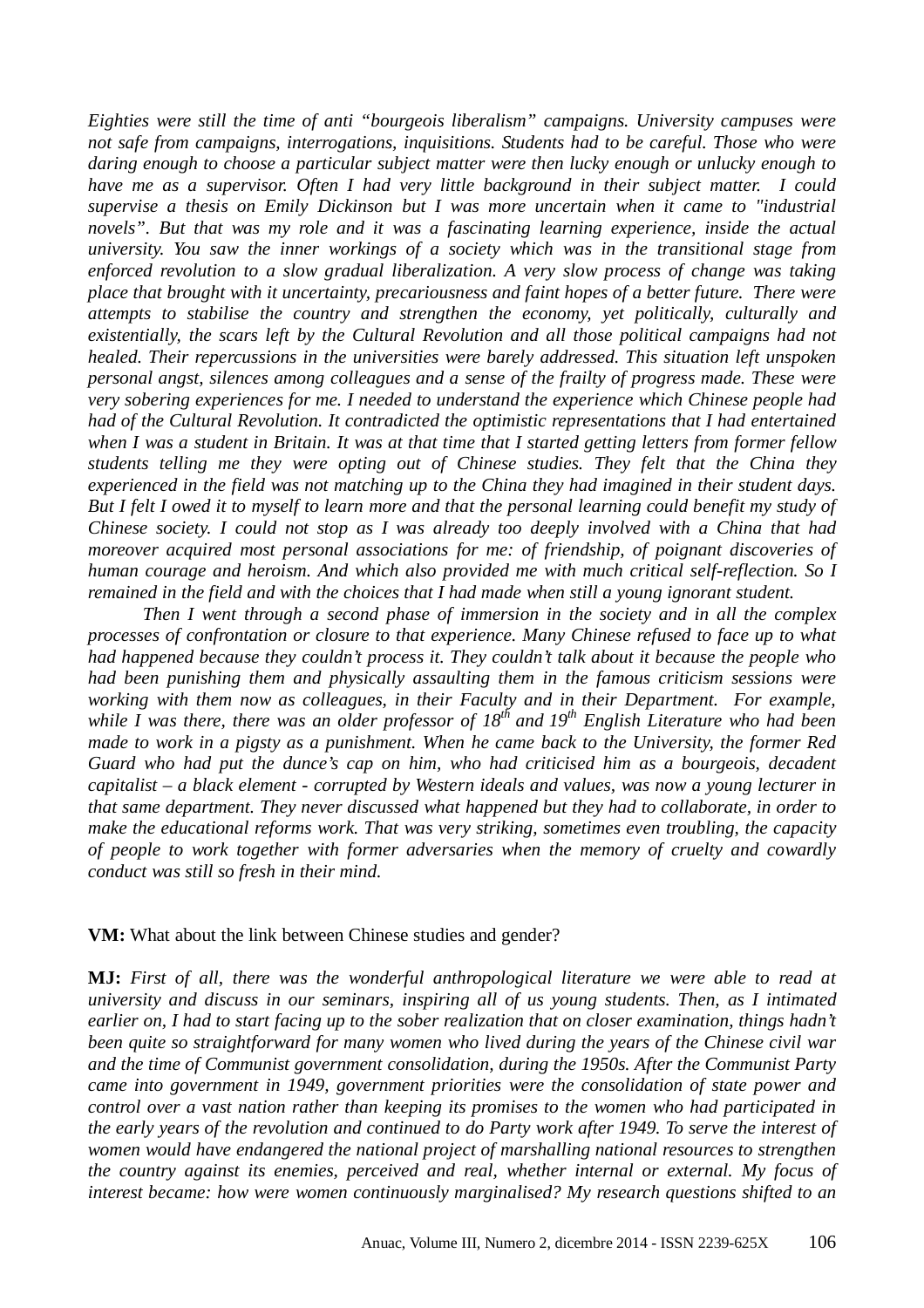*interest in "voice" in the political, public and civil spheres of society. What conditions were needed for women to develop a collective "voice" that would have repercussions on the most intimate spheres of their lives? How could they break through the silences I felt around me and articulate the experiences they were part of? Issues of marginality, silence and voice gave rise in turn to perplexing methodological implications. How could an outsider/researcher approach concerns and questions that were on the one side deeply ingrained norms, values and convictions and on the other side politically sensitive? Women's liberation had never been one of the main pillars of the Communist Party's legitimacy. At that time it became also important to me to develop a methodology that would respect diversity of contexts in which women construct specific narratives of emancipation that might be different from mine. I began to develop a collaborative methodology, to define my idea of reciprocity and the mutuality of learning. What would that entail, given the often unequal relationship between Western researchers and local researchers?*

 *This again needs to be put in context. In the Nineties, the whole question of women's history and Chinese women's history was no longer dominated by Anglo-American voices such as those of Delia Davin, Elizabeth Croll (1978),*<sup>18</sup> *Margery Wolf, Judith Stacey, Phyllis Andors. Chinese voices, and other so-called Third World feminist voices, increasingly came into the debates. These were often women who had gone abroad to study, at Harvard, Berkeley or at other universities, bringing different perspectives and positionalities, so that the need for dialogue became increasingly evident and necessary. The range of subject matter and topics in Chinese Studies increased greatly, to the benefit of us all, but in my case, these developments also convinced me of the need to engage in more collaborative research projects.* 

*I* will single out a particular formative experience which shaped my quest for a *methodology more suitable to the research I planned to do. This was when I joined a small group of Chinese feminist scholar/activities at a time when Women's Studies in China became a contested and at times divisive debate. Women's Studies in China can be said to have started in 1985, when the first Women's Studies Centre was set up by Li Xiaojiang. It developed into a nation-wide phenomenon in the course of the Nineties, in great measure due to the charismatic leadership of Li Xiaojiang.*<sup>19</sup> *She was an iconic figure who dominated Women/Gender Studies discourse in China for several decades, with an influence that extended into Anglo-American feminist circles. She convened important conferences, edited major volumes and wrote influential cultural studies of female representation in elite and popular historical narratives. A well-known intellectual dissident, she nevertheless succeeded in attending conferences abroad, making herself the most eloquent voice on matters relating to China's gender politics. Li Xiaojiang, together with a small group of women academics and activists, established China's first ever International Women's College and a Women's Museum which was also intended as a research institution.*

#### **VM:** When was this?

**MJ:** *This was in 1994 in Zhengzhou, the provincial capital of Henan. It was a very daring act to set up such institutions during a rather volatile period when the Chinese Government was preparing to host the 1995 Fourth World Conference on Women, fearful of the impact of a large number of foreign feminists on China's gender regime that had been so effectively controlled over many years. When I joined that small group of women, I left my position in Long Island University, a large undergraduate university in the USA, to become part of an exciting adventure. I was the only Western academic in a small team of women academics, seeing an opportunity for unprecedented* 

 $\overline{a}$ <sup>18</sup> Elisabeth Croll (1940-2013) was born in New Zealand but taught Chinese Studies in Britain, with a particular focus on the social life of Chinese women.

<sup>19</sup> Li Xiaojiang, pioneer of women's studies in China. See Li Xiaojiang*,* 1983, 1999.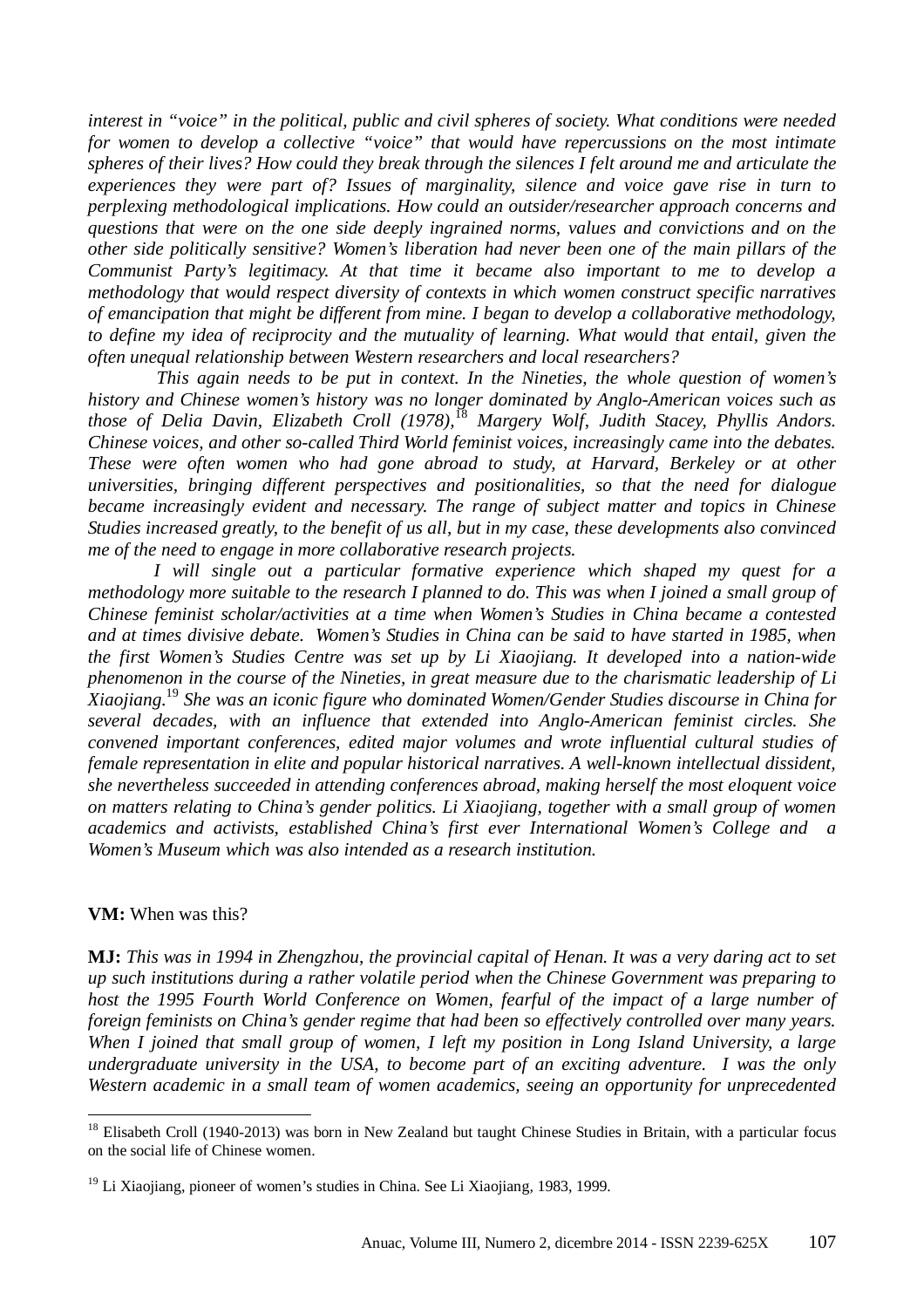*contributions to higher education and to Women's Studies in particular. There were a lot of difficulties in setting up the College. The campus was the former Women's Cadre School, where historically women cadres had been trained, in preparation for roles in government institutions, and in particular for leadership roles in the All-China Women's Federation. So that campus was given over to this venture, to the Women's International College and the Women's Museum. It is quite fascinating to think that a government-owned space gave way to a radical feminist initiative. The whole enterprise was extraordinary. Building a suitable curriculum, training and appointing suitable teachers and enrolling students for a most unorthodox educational organization required enormous alliance-building, organisation and patient preparation. This could only happen because there was a forceful and charismatic figure behind this project, Li Xiaojiang. Without her connections, her extraordinary strength, her conviction in a rightful cause, her charisma, and the force of her influence over the women around her, there would have been no Women's International College. She addressed with ease the hundreds of women who thronged the lecture halls, and she brought to these women a recurrent, and enthusiastically received, message. It was time for women to take their lives into their own hands, whether as thinking or as doing creatures. It was not enough, she would always say, to be given things, to be given entitlements, to be given rights. How could women dream of acquiring the status of equal partners, of claiming "half of the sky", if they had become dependent on hand-outs from a patriarchal state? That was not liberation. Women had grown complacent in their dependency and she was the voice, she said, to wake them into a state of collective energy.* 

 *Li Xiaojiang then did something which surprised everyone. She appointed me as Vice-Principal of the International Women's College and the Deputy-Director of the Women's Museum. And for a few months everything went well. The students had enrolled in large numbers; the first research projects for major exhibitions to introduce the new Women's Museum were also under way. The plan was for both institutions to turn into major sites of learning, not only for international research, not only for international students, but also for local research and local educational needs. In my role as a Museum Deputy-Director, I started a research project on a rural woman artist in Shaanxi, Ku Shulan, who found her voice through her extraordinary talent as a paper cutter. Her paper-cuts were more like collage-type works of art, highly complex in style, yet very traditional, though somewhat subversive, in content. I was interested in Ku Shulan's reputation as a woman possessed, a wupo, or witch, who enjoyed renown as a healer and notoriety as a creator of magic healing potions. Her art and exquisite poetry which depicted powerful female deities and strong women and her confined life as a brow-beaten wife of a husband known for his violence were to provide the stuff for a major exhibition. We hoped that this would encourage delegates attending the World Conference on Women in Beijing to travel to Zhengzhou. That was our hope*.

 *It went terribly wrong. How? We had had tremendous support, part locally, part internationally. Everyone offered their help. The Smithsonian offered support for the Museum, and so did the Museum of Mankind in London. We had much of the infrastructure needed for the College and the Museum already in place. Students were enthusiastic and looking forward to many more years of learning. What defeated us in the end was a combination of internal and external obstacles. At the heart of our endeavour stood a charismatic figure who promoted emancipation, critical political engagement and the assertion of individuality, but on the other required blind obedience from the women who were entrusted with the task of implementation. This inherent tension developed in the course of time into a crisis. People who had been carried along on the waves of aspiration and inspiration felt themselves doubly betrayed in the end: by their own optimism and by the perception that their role in the experiment had always been conceived of as limited.* 

 *My own situation was an interesting one because I was placed in a senior and politically vulnerable position. It was unheard of for a Western academic to be in an administrative position in the Chinese educational system and it became a reason for criticism, serving the agenda of those who were most eager to close us down. Another issue was the accusation that we were engaging illegally in women's rights' activism. According to our accusers, women were already blessed with*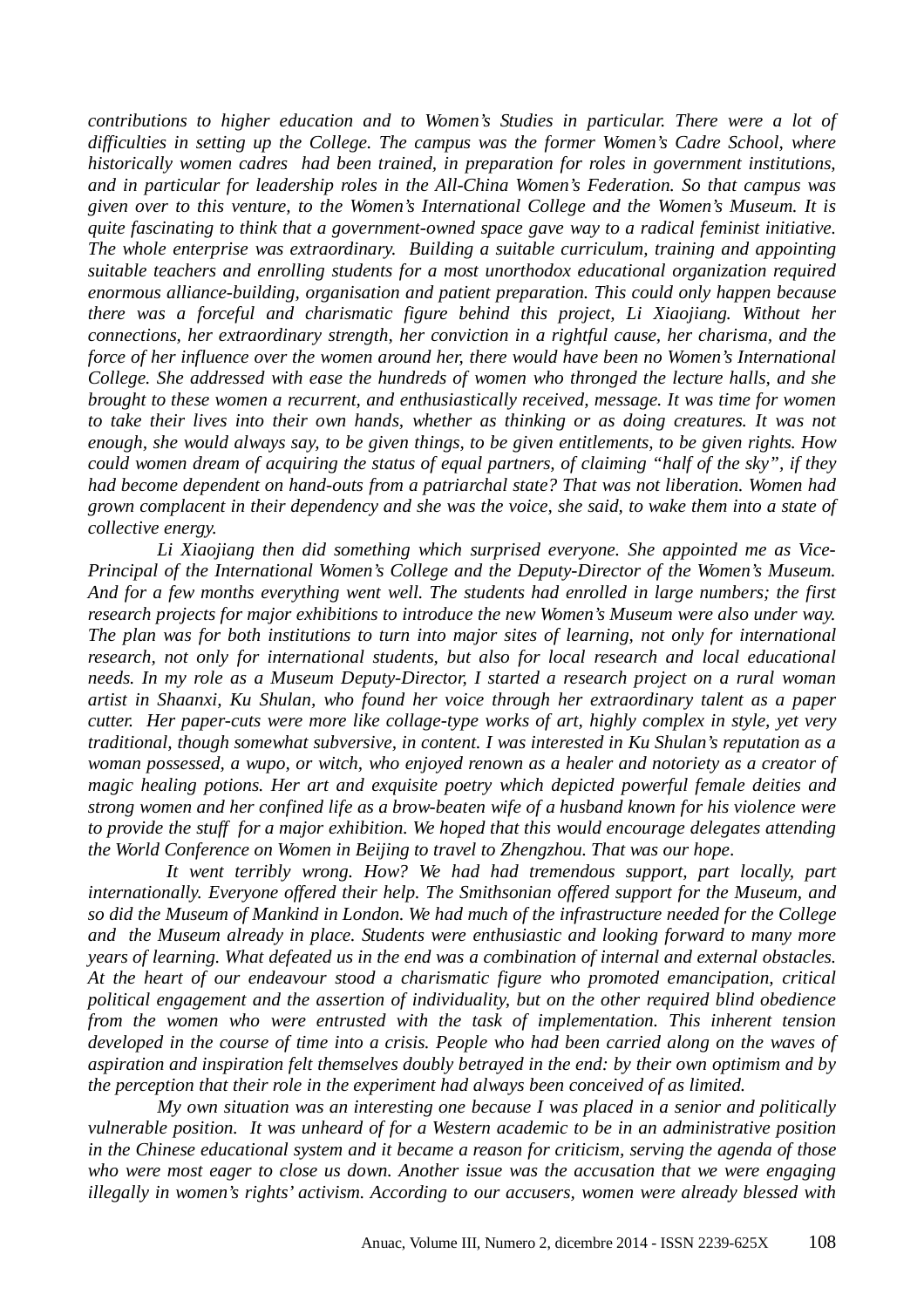*rights and entitlements in China and our educational and research projects were at heart alien to the history and aspirations of Chinese women. So it ended rather sadly and acrimoniously, with the closure of all institutions and confiscation of much of our research. It was a painful process.*

### **VM:** How long did it take?

**MJ:** *There was nearly a year of interrogations, self-criticism, complaints and allegations which made the actual closure of the institutions the most orderly of the many episodes that constituted a lengthy process of disorderly unravelling. Whereas the closure happened very quickly, there were many factors which made the process of closing us down take an eternity. We had to deal with the students and their need for continued, uninterrupted study. There was faculty and support staff which needed help. Well, there was the embarrassing fact of a Western academic, who had lived through the whole event. I wasn't just a foreign expert. Indeed, the anomaly was that I was the Vice-President of a College which had received official permission to open its doors only in the previous year. In the end, the Museum artefacts were confiscated, the institution was dissolved, and I had to move out of the campus too. I left China just before the Beijing World Conference to join the Centre of Asian Studies at Hong Kong University. The closure of a promising project, and the nature of its closure, was difficult for me personally you can imagine. I had given up everything because the plan had been for a permanent position, a lifetime's work. To see such promising institutions being dismantled in that way was worse for me than the temporary confiscation of my possessions or my personal situation.* 

 *But a wonderful thing happened at that time which was to shape my work for many years to come. It was just before I left for Hong Kong, when I was left more or less to my own devices. I was in a state of limbo. I used my unoccupied time to walk around the city of Zhengzhou and on one of my long walks I caught sight of something I had never seen before: a large sign on the wall of a modest building which read* qingzhen nüsi, *women's mosque. I suddenly also noticed in the vicinity of this mosque women getting out scarves from pockets and shopping bags which they put over their heads before crossing the threshold into the mosque (at that time very few Hui Muslim women in central China women wore hijab). Other women wore white hats similar to those worn by non-Muslim women and so they didn't stand out. Muslim women hadn't been visible to me, because they lived in a very different part of the city which I thought I knew so well but didn't. They moved in very different circles, yes, in a parallel universe to the one in which I had been immersed. I was in a large city which was very secular and moved in a university environment where many of my colleagues were indeed contemptuous of those of religious faith. The women believers were considered feudal and backward. Religion was mentioned only when feminist scholars talked about past ills. Nor did religious faith form a part of our university research and so it became visible to me only, and suddenly, when I was disconnected from those institutions that had both hosted and also effectively confined me. I was extremely curious, and eventually I was given permission to visit a particular mosque. Initially, there was usually an official sitting at the back of the room to make sure I wasn't being a troublemaker again. But this practice soon ceased, and the attitude became:* "Oh, she just wants to find out about women!"

 *So it was this first discovery, this first visit that opened up a new area of work for me and made for the realization that no comprehensive study of any depth of women's mosques, whether in Chinese or in any other language, existed. There was no documentation of the fact that China's Muslim population had given rise to traditions of women's own mosques. Moreover, these mosques were presided over by* nü ahong, *women imams, proud of the unique contribution they made to Islam. I asked myself: How was it that we in the Women's Museum, of which I had been Deputy-Director, had left these women out of our women's histories? In the large oral history project that took shape in the first year of the Museum, Muslim women, like other women of faith, were not visible. We had many discussions about women's voices in history, about the process of gaining*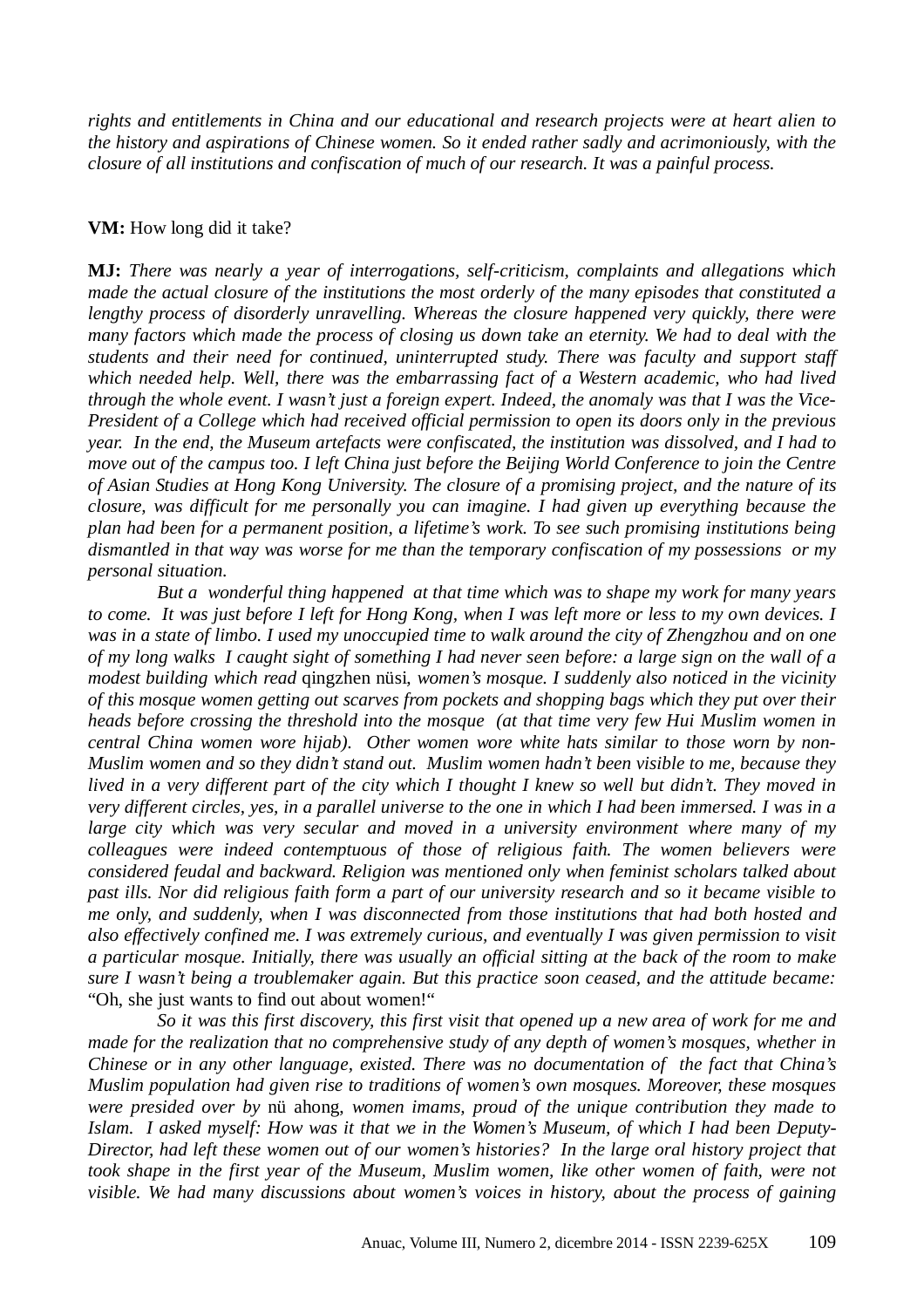*voice where women's voices had been muted, but we had excluded those women of faith as somehow not part of the modern era, assigning them to bygone times. That realization sent me back to do some very necessary exercises in reflexivity.* 

 *So, this first visit to a women's mosque led to my first meeting with a woman* ahong*, a female imam, and then I just continued to visit until I became a familiar face. Very quickly, the* ahong *suggested that I should meet a researcher in the sociology of religion from the Academy of Social Sciences*<sup>20</sup> *in Zhengzhou. She had also been visiting her, asking very similar questions. As the* ahong *put it to me* "Why should I repeat myself? Why don't I ask her to come along so that I can answer your questions at the same time and not tire myself out!" *This inquisitive woman turned out to be Shui Jingjun, a researcher affiliated to the Henan Academy of Social Sciences. She was totally flabbergasted to find me with Guo* Ahong, *because although the Academy wasn't far from where we had the Museum, she had stayed away from us. She didn't think much of what was happening there. She was Hui (one of the ten ethnic minorities which make up China's Muslim population) and Muslim herself. We began to talk. Of course I was interested in how not only academia but also Chinese mainstream women's history had completely ignored religious women. There was very little on Muslim women in China. To begin with, Shui was very diffident but eventually I suggested we collaborate on a research project. That relationship with Shui was key to our subsequent research. She became a research partner, co-author, colleague and friend.*

**VM:** What about Barbara Pillsbury? That was a long time ago in the Seventies.<sup>21</sup>

**MJ:** *In the Seventies Barbara Pillsbury couldn't do fieldwork in China and she was forced to confine herself to researching Muslim women's situation in Taiwan (Pillsbury, 1981). Her work became important to us, and she identified the double burden of marginalized identity these women were carrying, in terms of gender and of religion. Whilst she couldn't get into China to do the fieldwork, this was no excuse for the others who came after her, like myself. So there I was in China, doing good work on a number of research topics, I think, but I didn't see what was missing, what information waited out there to be discovered, until I embarked on my seemingly purposeless walks around the inner city of Zhengzhou. I was struck by the discouragement which came from a number of my Chinese colleagues when I announced my intention to fill a huge gap in our knowledge. They said,* "Why are you doing this? This religion is a feudal residue; these are women of the past; why don't you study modern women such as successful entrepreneurs and scientists who demonstrate the progress Chinese women have made?" *If women professed religious beliefs, they were backward by definition.* 

 *On her part, Shui had been approached by a number of Canadian, or Western, academics and she had declined invitations to enter collaboration. She wasn't going to be a token native collaborator who just had to deliver the empirical material, she told me, and then leave the important task of analysis and interpretation to her Western colleague. It took more than a single conversation to understand, and overcome, our mutual wariness.*

**VM:** Turned into an "informant". A bit like Boas did with Ella Deloria for example, though that was a more continuous collaboration. In fact there is a discussion about the authorial status of many so-

 $\overline{a}$ 

 $20$  The Academy of Social Sciences, established in 1977, is an important research organization in the People's Republic of China, with branches in the different provinces.

 $^{21}$  Barbara Pillsbury (1943-2012), a student of Margaret Mead at Columbia University, was an American anthropologist who wrote on Muslim women in China, especially Taiwan, and subsequently devoted her energies to the promotion of women's health worldwide.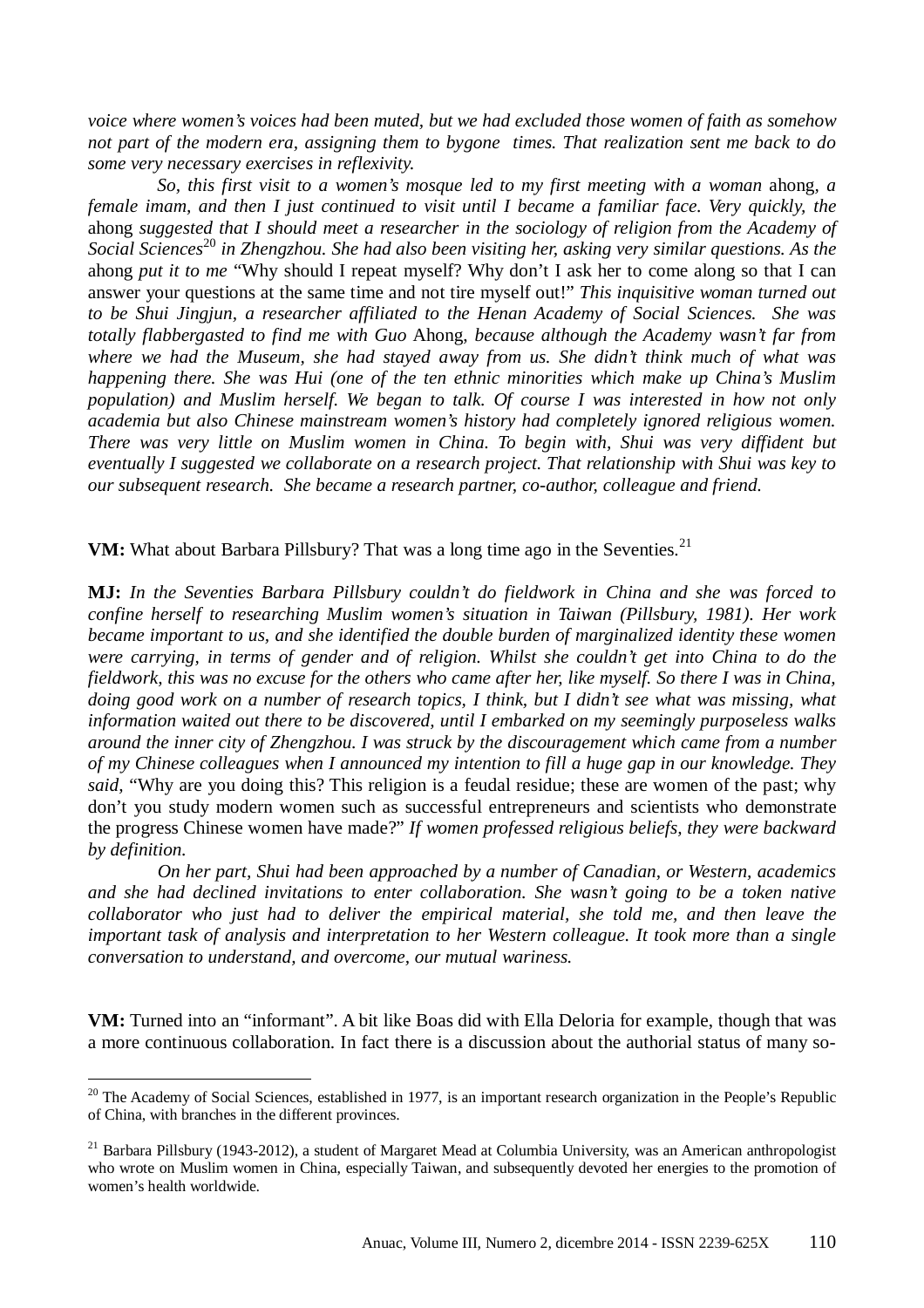called "informants".

**MJ:** *Yes, for too long we have travelled into our intended community of study as resource-rich outsiders, purchased local knowledge and expertise at an advantageous price, taken the information back home, dismissed the local story-teller as redundant and never bothered to return to give an account of ourselves to those who shared their life-stories with us. Shui didn't want to enter into such an unequal relationship. So for us the relationship required hard work and critical self-reflection. There was no automatic or immediate relationship of trust for us. We had to work through that. She asked me why I wanted to work on Hui Muslim women in China, given that my previous research and collaborative involvement concerned largely Han Chinese women and their secularised paradigm of modernity. Moreover, Shui also knew of my religious identity.*

## **VM:** What is your religious identity?

**MJ:** *It's Catholic. My wider background is Jewish but I was brought up a Catholic. So these were difficult questions to resolve and present to each other. We had to work through a long discussion over what we meant by a fair and equal collaboration. How were we going to work in a way which was based on mutual respect, to define a methodology which would be acceptable to both of us and to the women and men we studied? How would we do the research, the fieldwork, the interviews and what division of labour could be termed collaboration? What was the best way to effect joint work and what were the questions to be asked, and how did they differ for each of us, because of our respective backgrounds? So for me that opened up a whole new area of investigation in Chinese Studies which had paid precious little attention to the nature of our partnerships with Chinese researchers.* 

**VM:** In Chinese studies, is your name associated more with the work on women's mosques or with this kind of collaboration with a Chinese scholar?

**MJ:** *More publicity has been given to our work on women's mosques, Islamic patriarchy and gender in China. There is a very small group of people working in that area, and ours was the first study of its kind. We continued to publish findings from our research on female-led Islamic sites and added writing on the nature and process of our collaborative research and authorship within a feminist theoretical framework.*

**VM:** There is the problem of agenda setting in research and what different participants think important. For example, our research on migration in Turin was initially supposed to focus on the labour market but ended up devoting more attention to religion because of the interest of the migrant researchers. Another interesting question is about culturally variable gender constructs and what people want to change. It is not always clear in any particular instance what women from different backgrounds mean by feminism.

**MJ**: *Yes. Research design, formulating questions for interviews and suitable methodology – it was all up for discussion. More so because of the lack of scholarship in our area of study and it was up to us to set the aim and objectives of our project. We couldn't reference anything. We had to literally*  walk the length and breadth of China. We took forever. How else could we gauge the impact that the *first educational initiatives had had on women historically? How could we reconstruct the origin of women's mosques? How could we reconstruct the first tentative educational instruction behind curtains in the privacy of imams' homes and the path from that to the development of women's*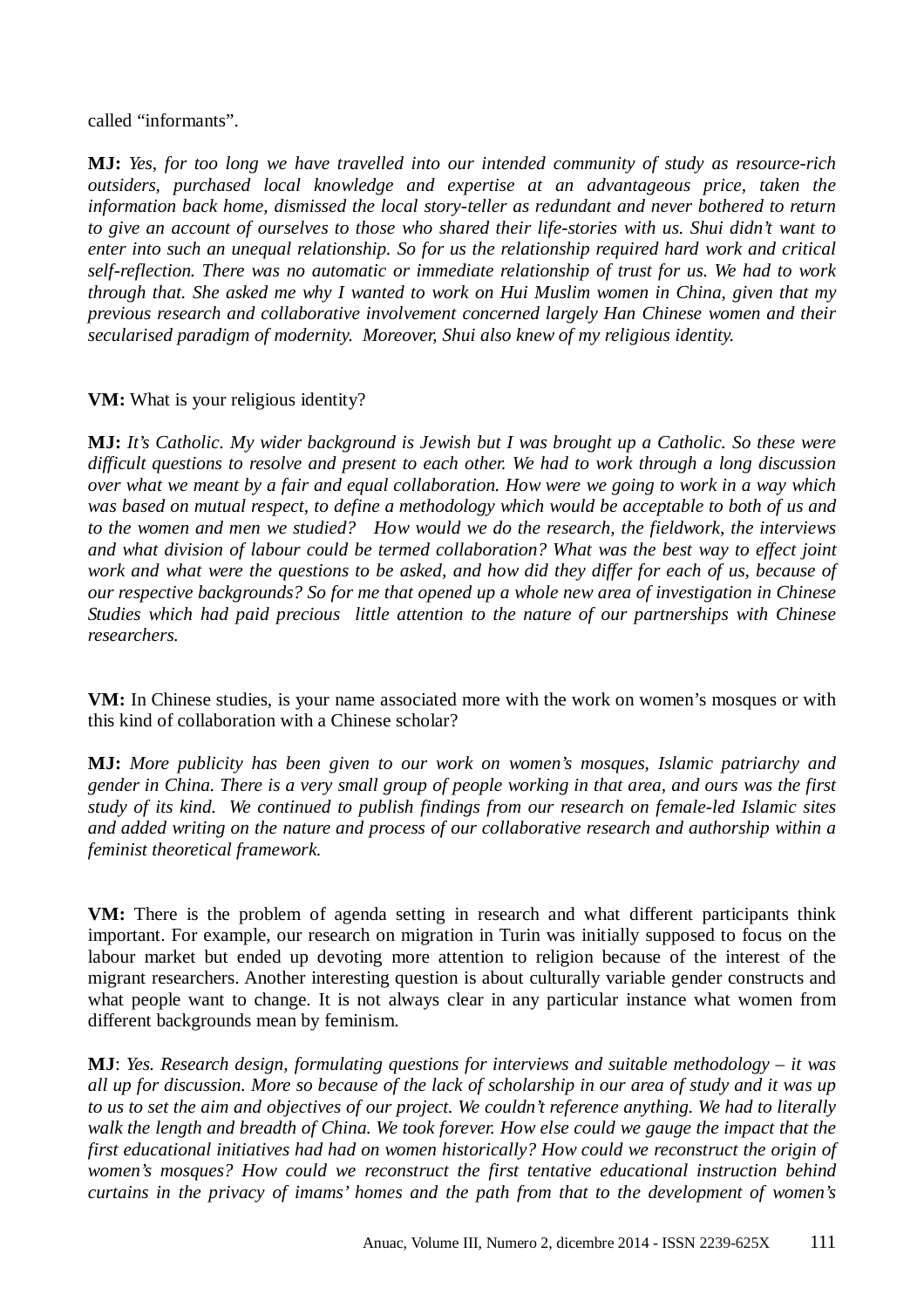*mosques? We had nothing to rely on but the knowledge and memory of informants. We argued about directions of research and disagreed on interpretations as well as on our role as researchers. Of course, Shui addressed an audience of fellow-Muslims as well as Chinese officials when it came to writing. My audience was elsewhere, requiring at times different sets of questions and contextualisation.* 

## **VM:** Did the Muslim women know any Arabic? What language did they use for religious purposes?

**MJ:** *They used Farsi, ancient Persian. This has been the language used historically in women's mosques and even to this day some Farsi scriptures are read. Now Arabic is coming to the fore because the borders to the Muslim West have opened, and Arabic is the language of a shared faith and of communication, whether for pilgrims or for commercial transactions. Arabic is thus also a source of career choices. Only recently have Muslim women started to learn modern Arabic at Islamic Colleges. Some women's mosques are now offering basic language classes to women but also to men. To return to the subject of collaborative research: the years that it took to do all the research, to provide documentation, the fieldwork, interviews; it meant that the two of us had plenty of opportunity for discussion, for interpretation. Certain activities we did together, others we divided up, otherwise we would never have finished our work. And from time to time we invited colleagues of Shui, sociologists and economists, to join our research and consider findings from within their disciplines. The whole process was extraordinarily instructive. Everything was subject to critical examination: our own convictions and assumptions, our religious backgrounds, our respective family histories, and more. All this became food for thought and reflection, helping to hone our approach. This could be very painful and very personal. Yet it was important to bring different narratives into the final co-authored text and make our divergent viewpoints clear to our respective audiences.*

## **VM:** What language did you publish in?

**MJ:** *Chinese and English. The first publication came out in English and once it was out, we looked at some of the reviews to get a sense of how the study had been received. We then applied for a grant to help us bring out the Chinese-language publication.*<sup>22</sup> *And that was lucky timing. There was a window of opportunity at that time because later things became very strict again, and we might not have been able to publish the book in Beijing. We published it with Sanlian Publishers in their Harvard Yenching Academic Library series. The idea of this series was to bring to the fore promising Chinese academics. It provided a little breathing space for dissenting authors. Working with this publisher was a well-known Chinese editor who was close to retiring age and the last job she took on was our manuscript. She had to do battle with the Ministry of Education and the National Islamic Association to get their permission to publish all the chapters. They wanted to exclude or alter a number of chapters, especially mine, but the editor insisted on the integrity of the book. It took us two years to get it published: it came out in 2002. I am very proud that we took our time to get the Chinese edition right and the language was important. Accuracy, fluency, readability; all this took time. It is often the language that lets you down when you read Chinese textbooks translated from a Western language, but we, the authors, worked closely with the translator and the editor. It was worth the effort, beautifully produced, the integrity preserved, we had the advantage of a political window of opportunity and the professional support from a most* 

 $\overline{a}$ <sup>22</sup> Maria Jaschok and Shui Jingjun Shui, 2000, *The History of Women's Mosques in Chinese Islam*, London, Routledge/Curzon. Followed in 2002 by a Chinese (revised) version: Shui Jingjun and Maria Jaschok, *Zhongguo Qingzhen Nüsishi*, Beijing, Sanlian Chubanshe Harvard-Yenching Academic Library series.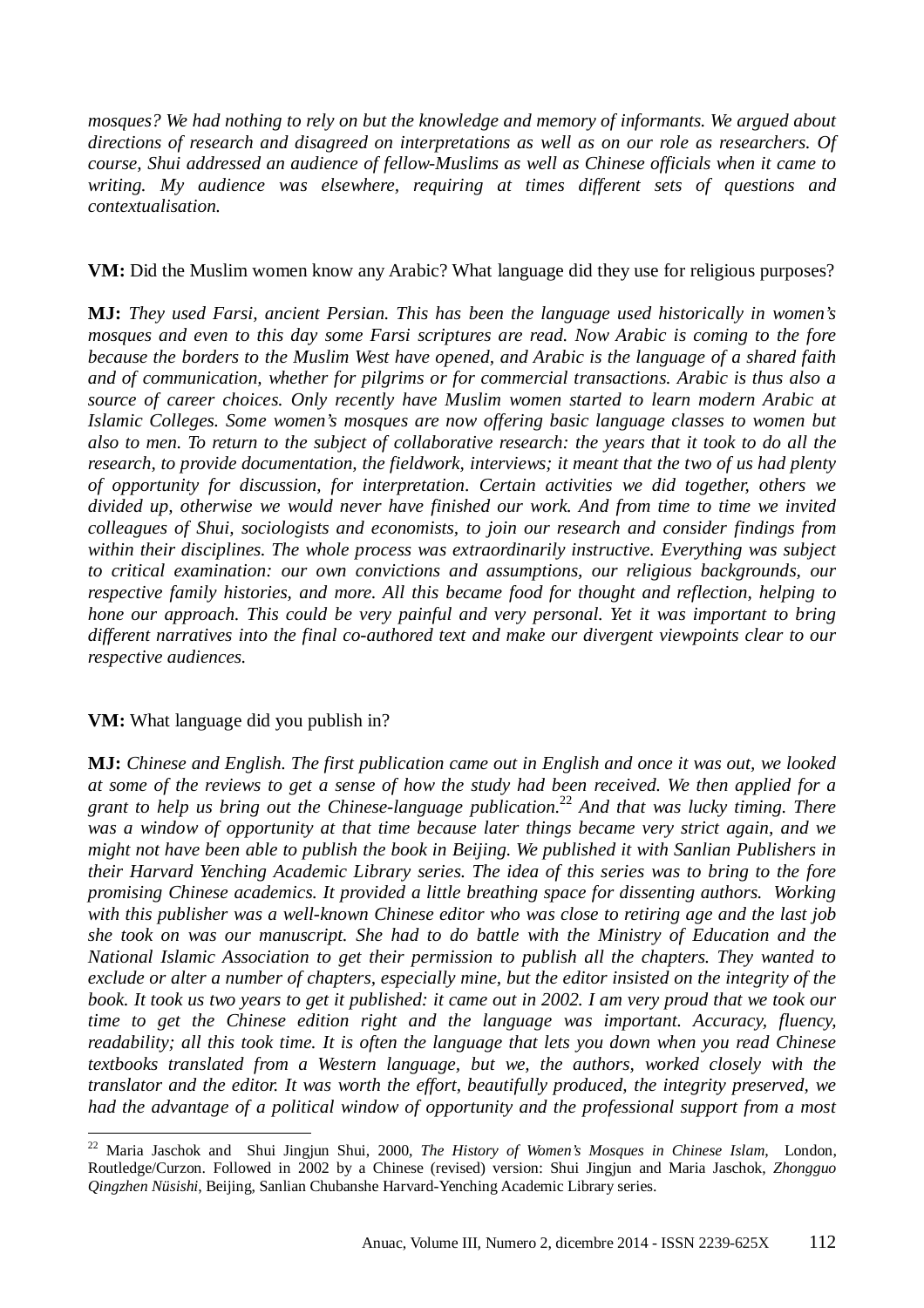*able editor, and we were lucky. The fact that we published in Chinese meant that the study was accessible to all communities and individuals who featured in our work and that made an enormous difference.*

### **VM:** Were the Muslim women able to read it?

**MJ:** *Younger women are literate in Chinese. Those who couldn't read would ask someone to read it aloud. Their feedback transformed everything. We received an award and the book was quite highly regarded. But the comments from our informants meant most to us. Of course, there was criticism from the more orthodox Islamic quarters, for talking too much about gender, Islamic gender regimes and not enough about Islamic values of submission. But, on the whole, the book had pleasing resonance and is still used in university courses all over China. I think the collaborative aspect of the book was appreciated. We are starting on a new project this summer. We are going to look at the religious and cultural tradition of sound in China's Islamic mosques, trying to understand also the function of sound in reconnecting Islamic communities with their past. My contribution will be the salvaging, recording and interpretation of* jingge, *a body of Islamic chants which formed part of the rich tradition of women's mosques in central China. These* jingge *constituted also the conduit of Muslim family morality,* jiatingdao *and women's morality,* funüdao. *So there is a wonderful body of chants which have never been properly recorded or written down.* 

*The collaborative approach to fieldwork was intrinsic to our ideal of conversations in the field as sites of insight and discovery. But our on-going conversation was also appreciated by our informants who became friends and active participants in conversations and more, in the shaping of our, that is, their, stories.* 

**VM:** Can you say something about IGS and the Oxford seminar series on Muslim women?

**MJ:** *What we have just discussed, I think, links up with the discussion over the impact of IGS in a most interesting way. I was appointed the Director of IGS in 2000 when it became the International Gender Studies Centre because members of the Centre for Cross Cultural Research on Women felt it was important to widen our area of enquiry, debate, research and teaching to incorporate Gender Studies (including, for example, Masculinity Studies); they wanted to have it "opened up". Apart from the continuous IGS core activities, we facilitate seminars, conferences, special lectures and workshops. We pride ourselves on generating a culture of openness and critical discussion which is felt and truly appreciated by everybody who comes to give presentations or to attend our lectures. The Centre provides important services to the College and the wider University community through supervision, tutoring and lecturing. At any given time, we feature particular research projects. Our current research clusters relate to Myanmar/Burma and China. We are now preparing two more research clusters, one of a comparative cross-cultural nature, the other concerned with Eurasia, the former Soviet Union. Of course, with each Director, the research profile and geographical area of investigation and debate shift somewhat, according to her specialisation. That is inevitable. Before me, the Centre was focused predominantly on African Studies and migration studies. Whereas under my directorship, given my background in Chinese Studies, East Asia and SEAsia have come to feature more prominently. Also, because of my China connections, Visiting Research Fellows have also come from China, but not exclusively so. In my first years as Director, the project I brought to IGS was funded by the DFID, the Department for International Development of the UK Government. The funding underwrote an international research consortium, with researchers from Indonesia, Iran, Pakistan and China. I joined as the lead China researcher responsible for multiple research sites in Muslim contexts in China. Our brief was to revisit core concepts in Development Studies, importantly empowerment, agency, gender, and social transformation. We asked how much*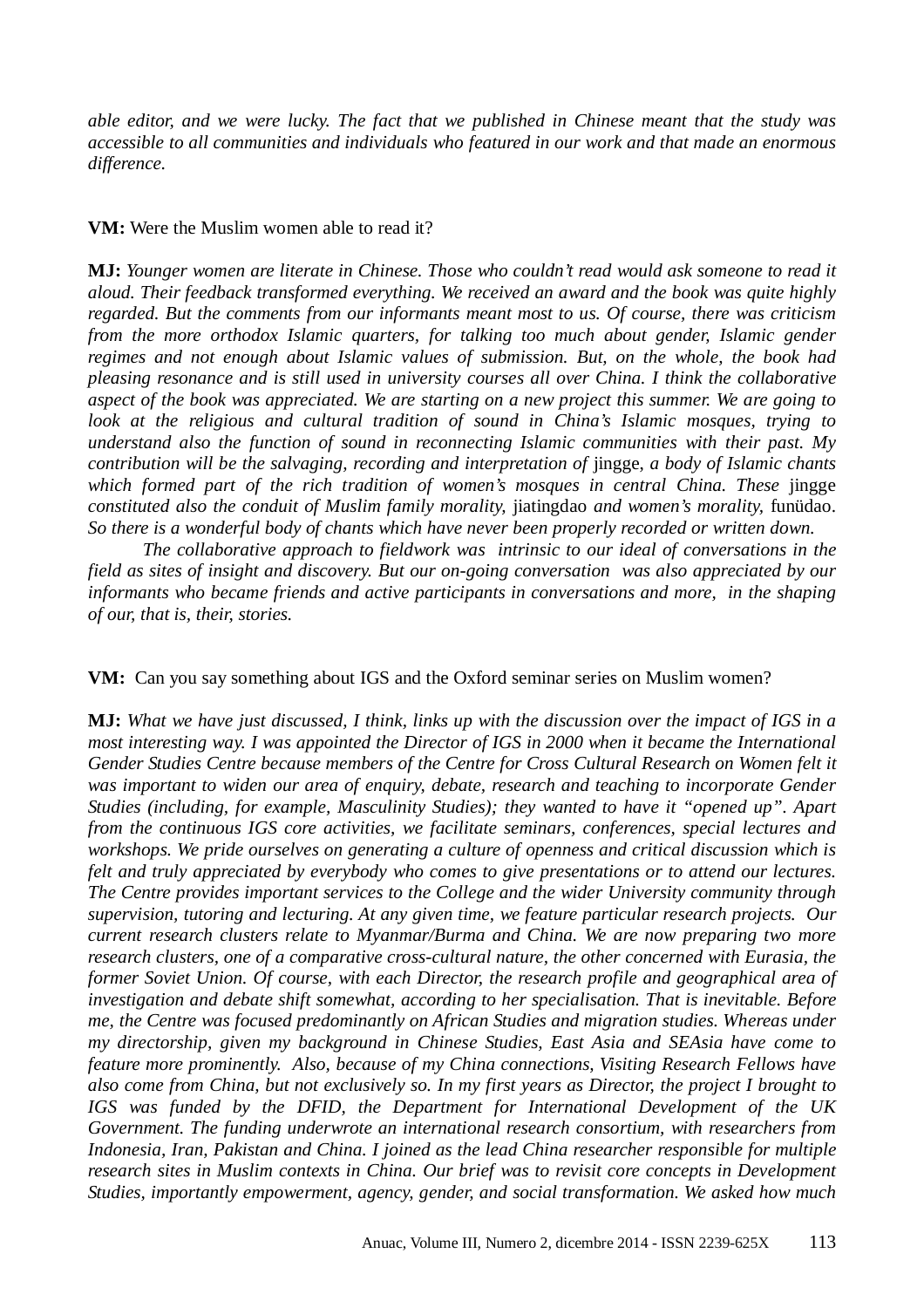*sense do these key drivers of development make across different cultural contexts? We compared both the different minority Muslim contexts and those where Muslims are in a majority.* 

*This large project only came to an end in 2010/2011, coinciding with the move of IGS to*  Lady Margaret Hall (LMH), one of Oxford's earliest women colleges. This entailed important *changes for IGS and its role. When the Centre was set up formally, in 1973, it had been associated with Queen Elizabeth House, a semi-collegial institution which identified itself as part of the growing development studies field. For many years, the Centre happily cohabited with Queen Elisabeth House (QEH). Only in later years, when QEH became the Oxford Department of International Development (ODID), did it become apparent that its institutional direction was increasingly diverging from the enduring cross-cultural and multi/inter-disciplinary approach that is such a marked feature of Gender Studies. Our range of topics, disciplines and methodologies could no longer be fitted into a Development Studies framework. We had to think very hard about the way we wanted to go. If we couldn't see ourselves fitting easily into the evolving academic identity of QEH, where could we fit? So we welcomed the opportunity to have an association with Lady Margaret Hall, LMH, the first women's college at Oxford, which offered us a very open and congenial arrangement, accommodating our many and multi-disciplinary interests. This move turned out to be the right decision and the relationship with LMH has worked very successfully. In 2011, we moved to Lady Margaret Hall, and within a few months, precisely in 2013, we marked our 30th anniversary with a great many festive events. Throughout, however, we have continued our close collaboration with ODID. After all, quite a large number of IGS Research Associates situate themselves within Development Studies. And I still co-convene an M.Phil. Option in Gender and Development at ODID. Of course, our primary institutional tie is with LMH, and I am glad to observe that we have recently concluded a successful review of IGS at LMH which was signed off by the Governing Body of LMH in the middle of last summer. We are now looking forward to the next stage of our association with LMH.* 

#### **VM:** The first stage has just come to an end?

 $\overline{a}$ 

**MJ:** *Yes. The first Letter of Agreement was of three years of duration during which we were to see whether the collaboration would work to the advantage of both. For both institutions this sort of association was a first. The College had never taken a research centre into their fold and we had never joined a college before. Our institutional review, lasting several months, and involving all our members included academic research and teaching as well as our practical and financial situations. This was quite a critical and detailed review, involving many discussions and interviews. My Director's Report went to the Governing Board of the College, and I was interviewed by the College Academic Planning Committee, chaired by the Principal. There was a great deal of satisfaction with the work we have done, with the Gender in Burmese Studies program we have set up, the funding of a Junior Research Fellowship, the funding of a Visiting Research Fellow in Burmese studies, and with our various research awards and grants. The appraisal of our general activities and progress made in ensuring sustainability of the Centre was most satisfactory. We are now looking forward to a further five years with Lady Margaret Hall.*

**VM:** How about the association with Aung San Suu Kyi (patron of IGS)?<sup>23</sup>

**MJ:** *Daw Aung San Suu Kyi exhorted us to add gender to the Oxford Burma Program "mix" when* 

 $^{23}$  Aung San Suu Kyi (1945-) born in Yangon, studied in India and Great Britain, where she married an scholar of Oriental Studies and had two sons. She returned to Burma (Myanmar) to become the leader of a non-violent movement for human rights and against the oppressive regime in her country. She received the Nobel Prize for Peace in 1991.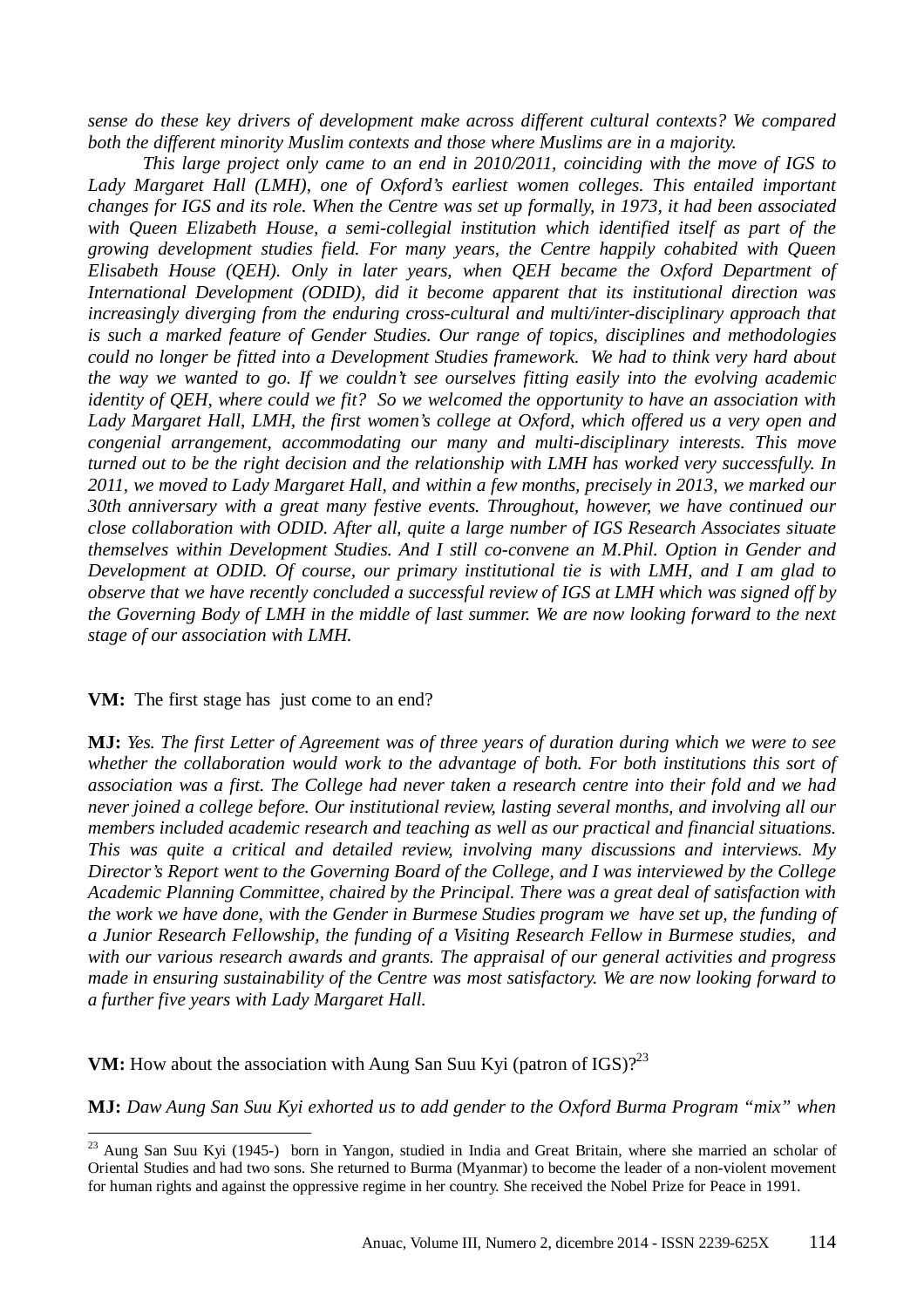*she came to receive her honorary doctorate in June 2012. She used that occasion to address the Oxford community, asking for their greater engagement in educational development in Burma. She has been our Patron since 1996. She asked us at IGS,* "What can the study of gender contribute to the transformation of education in Myanmar?" *As a research institution, we took on board the request for more evidence-based research, always keeping in mind our emphasis on gender-critical perspectives. As a result we set up a Junior Research Fellowship in Gender and Burmese Studies. This is the first Fellowship of this kind and we established it together with LMH, going jointly through the entire application and selection process. The new Research Fellow has just left to do her fieldwork in Myanmar, and I will join her in October to co-convene a workshop with colleagues at Yangon University. We also applied successfully for a Body Shop Foundation grant to support a Burmese activist/academic doing research on the pawning industry in Burma, and how the poor, in particular women, are locked into a dreadful cycle of pawning, debt and dependency. I was fortunate to get financial support to support my travel to Burma, in order to make connections and establish the basis for further academic collaboration. Our work forms part of the official Oxford University's Burma Portfolio. Oxford enjoys a special relationship with Yangon University, which Aung San Su Kyi wanted. My aspiration is to support Burmese colleagues in order to establish a national Burmese Women's Memory Archive, to gather narratives from women of diverse ethnic and religious contexts in Myanmar so as to enrich but also critique officially sanctioned narratives that*  fill the storage rooms of the nation's archives. Such an oral history project demands a lot of *institutional and financial support to make it sustainable. We shall have our first oral history methodology workshop in October in Yangon. In addition to the Burmese Studies Program, we have supported Burma-related events and hosted speakers on relevant topics. You might say that LMH quite inadvertently has become a critical site for Burmese studies, something which most certainly had not been foreseen.*

## **VM:**Are there any researchers interested in Burma other than those connected with IGS?

**MJ:** *Fortunately, by sheer serendipity, a stipendiary lecturer of law is closely associated with LMH. His work concerns constitutional reform in Burma. Another colleague is a Junior Research Fellow at LMH who is working on the situation of Burmese refugees in Thai and Malaysian refugee camps. So there is a critical mass of people working on Burma-related topics and issues*.

## **VM:** What about the language?

**MJ:** *We have two Burmese researchers who provide an important grasp on Burmese perspectives. We have joint seminars and joint round tables on Burma. So unexpectedly there are several people in Oxford interested in a critical in-depth research engagement with Burma. That development was important for IGS and has had unexpected but welcome consequences, giving us access to certain resources and opportunities which are serving to enhance our overall impact. So you might say that whilst committing ourselves whole-heartedly to developments in Myanmar/Burma, IGS gains from the Burma connection and from our linkages with other contributing faculties and colleges within the University, where we provide more the social science and the gender perspectives.*

## **VM:** How do the other scholars in IGS who aren't involved with Burma fit into this?

**MJ:** *We are an eclectic and diverse community of researchers sharing common values and causes, and we are interested in subjects also outside our comfort zone of specialisation. This means that non-Asianists among my colleagues happily join debates and events and bring their perspectives to*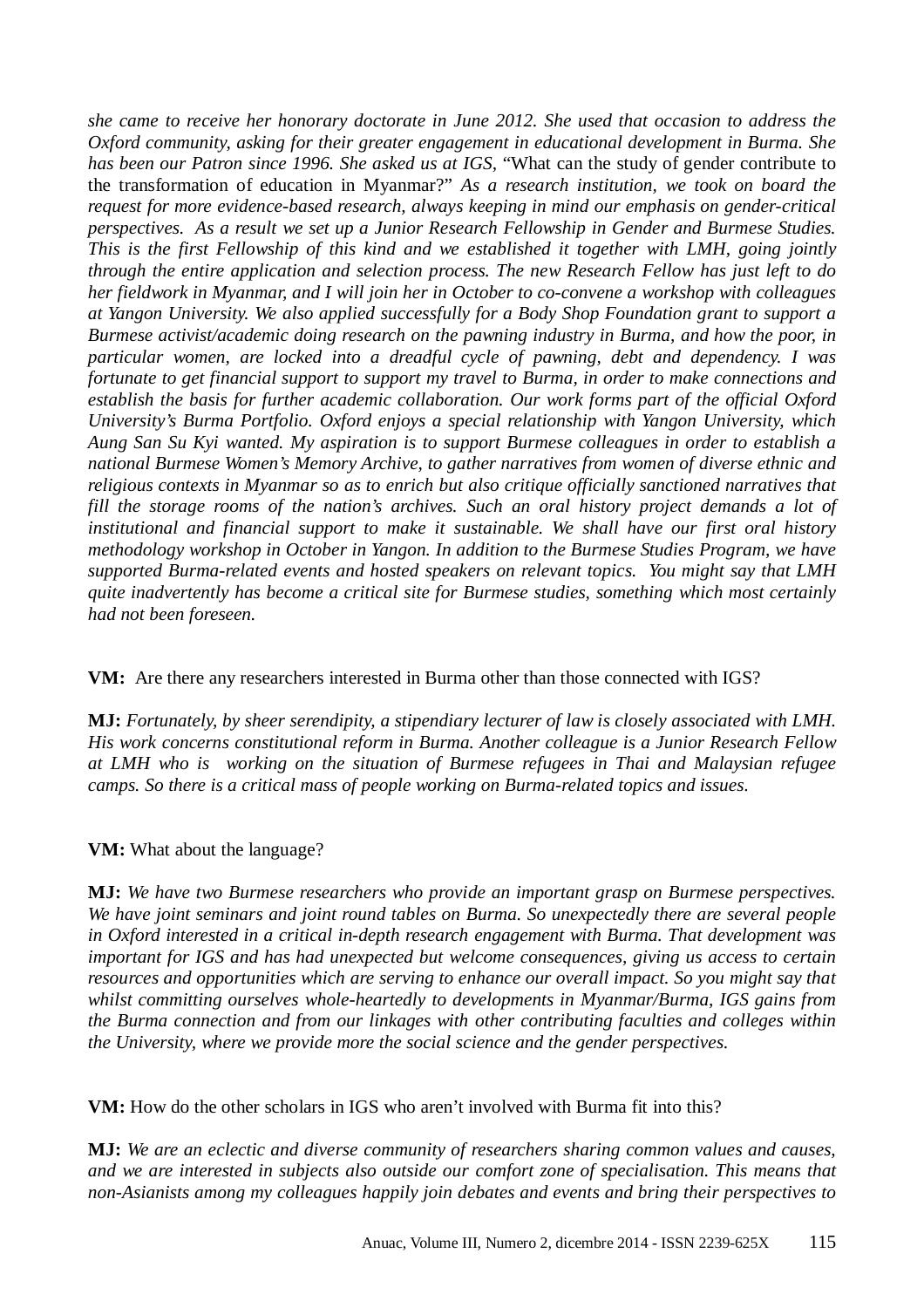*bear on scholarship on Myanmar society. Actually, there is much appreciation of the fact that forming part of the Oxford University's Burma Portfolio is not a bad thing for IGS. This has given us desirable publicity, networks and support of different kind, including funding. Thinking pragmatically, it has given access to the University's central projects and thus to important connections and decision-making processes. However, besides the Burma project there are other research clusters in the making, as stated earlier, as well as preparations for closer linkages with academic institutions in order to establish a large Fellowship Program. The work for us is ongoing. Happily so.* 

**VM:** *Well thank you, you've covered everything.*

*The interview took place on 1 August 2014, Bodleian Social Science Library, Oxford.* 

## **References**

Andors, Phyllis, 1983, *The Unfinished Liberation of Chinese Women*, Bloomington, Indian University Press.

Ardener, Shirley, Ed., 1981, *Women and Space. Ground Rules and Social Maps,* London, Bloomsbury.

Banton, Michael, Ed., 1965, *The Relevance of Models in Social Anthropology,* London, Routledge. Broyelle, Claudie, 1972, *La moitié du ciel. Le Mouvement de Libération des femmes en Chine,* Paris, DuNoel Gonther,

Collotti Pischel, Enrica, 1972, *Storia della rivoluzione cinese*, Roma, Editori Riuniti.

Curwen, Charles, 1977, *Tai Ping Rebel. The Deposition of Li Hsiu Ch'eng,* Cambridge, Cambridge University Press.

Davin, Delia, 1979, *Womanwork, Women and the Party in Revolutionary China*, Oxford, Oxford University Press.

\_\_\_\_\_\_\_\_\_\_, 1999, *Internal Migration in Contemporary China*, London, Palgrave Macmillan. Goody, Jack, 1996, *The East in the West*, Cambridge, Cambridge University Press. Jaschok, Maria, Shui Jingjun, 2000, *The History of Women's Mosques in Chinese Islam,* London,

Routledge.

\_\_\_\_\_\_\_\_\_\_, 2012 (2000), 'Outsiders Within': Speaking to Excursions Across Cultures, in Christina Hughes, Ed., 2000, *Researching Gender. Situated Knowers and Feminist Standpoint.* Vol.1. London, Sage Publications.

Johnson, Elisabeth C., 1988, *Ritual and Power. Jades of Ancient China*, New York, Chinese Institute in America.

Johnson,Kay, 1985, *Women, the Family and Peasant Revolution in China*, Chicago, University of Chicago Press.

Li Xiaojiang, 1983, *Human Progress and Women's Liberation,* translated in 1999, W.T. De Bary and Lufrano, R., Eds. *Sources of Chinese Tradition 2,* New York, Columbia University Press.

\_\_\_\_\_\_\_\_\_\_, 1999, *With what discourse do we reflect on Chinese women,* in Mayfair Mei-Hui Yang, Ed., *Spaces of Their Own. Women's Public Spaces in Transnational China,* Minneapolis, University of Minnesota Press: 261-277.

Masi, Eduarda 1968 *La contestazione cinese*, Milano, Feltrinelli.

\_\_\_\_\_\_\_\_\_\_, 1978, *Per la Cina. Confuciani e proletari*, Milano, Mondadori.

Mei-Hui Yang, Mayfair, Ed., 1999 *Spaces of Their Own. Women's Public Spaces in Transnational China*, Minneapolis, University of Minnesota Press.

Needham, Joseph, 1981, *Traditional Science in China. A Comparative Perspective*, Cambridge, Harvard University Press.